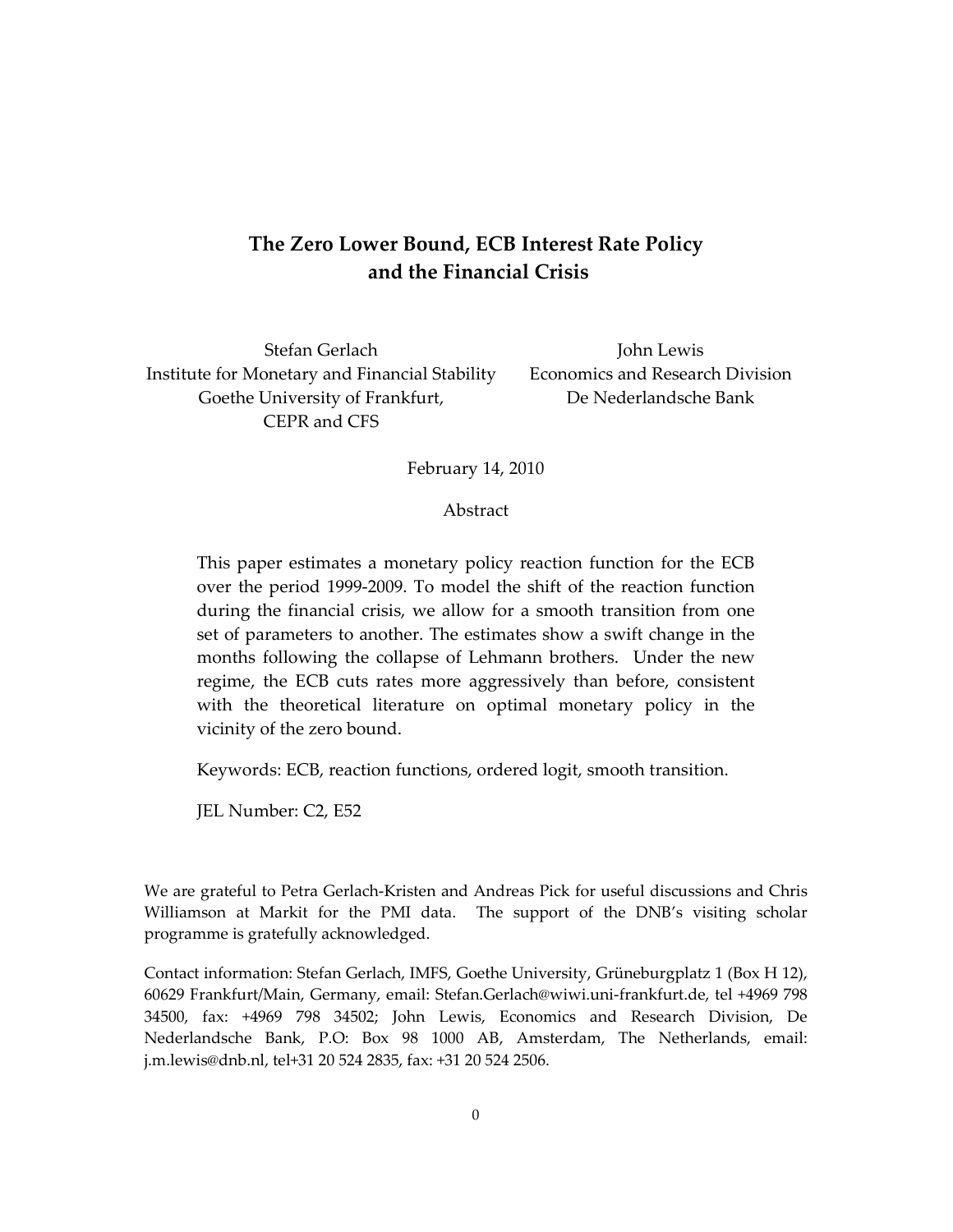## **1. Introduction**

Following the collapse of Lehman Brothers in September 2008, central banks across the world initiated a series of large interest rates cuts. Two related factors may have placed a role in this episode. Most obviously, the sharp falls in headline inflation and economic activity warranted a correspondingly strong policy response to support growth and to ensure that inflation would return to the desired level. Furthermore, and more interestingly, the possibility that policy rates may eventually reach the zero lower bound (ZLB) may have led central banks to alter their interest rate setting behaviour.

Whether and how monetary policy should change in the run-up to the ZLB has been the subject of intense debate. On the one hand, some have argued that the prospect of reaching the ZLB calls for central banks to "keep their gun powder dry" and be more cautious in cutting rates. On the other hand, the theoretical literature on optimal monetary policy argues that interest rates in this case should be cut faster and more aggressively than otherwise.

The recent experiences therefore provide an opportunity to test whether the predictions of the existing theoretical literature are consistent with observed interest rate setting behaviour in the vicinity of the lower bound. In this paper we seek to perform such a test, focussing on the rate setting of the ECB in the period 1999-2009, that is, before and during the current financial crisis. We estimate a reaction function for the ECB using a smooth transition methodology that allows for a gradual shift between regimes. This enables us to estimate whether and, if so, when and how rapidly a shift in reaction function occurred.

We begin by estimating the switch as a function of time and find strong evidence for such a change in the autumn of 2008 which occurred gradually over a period of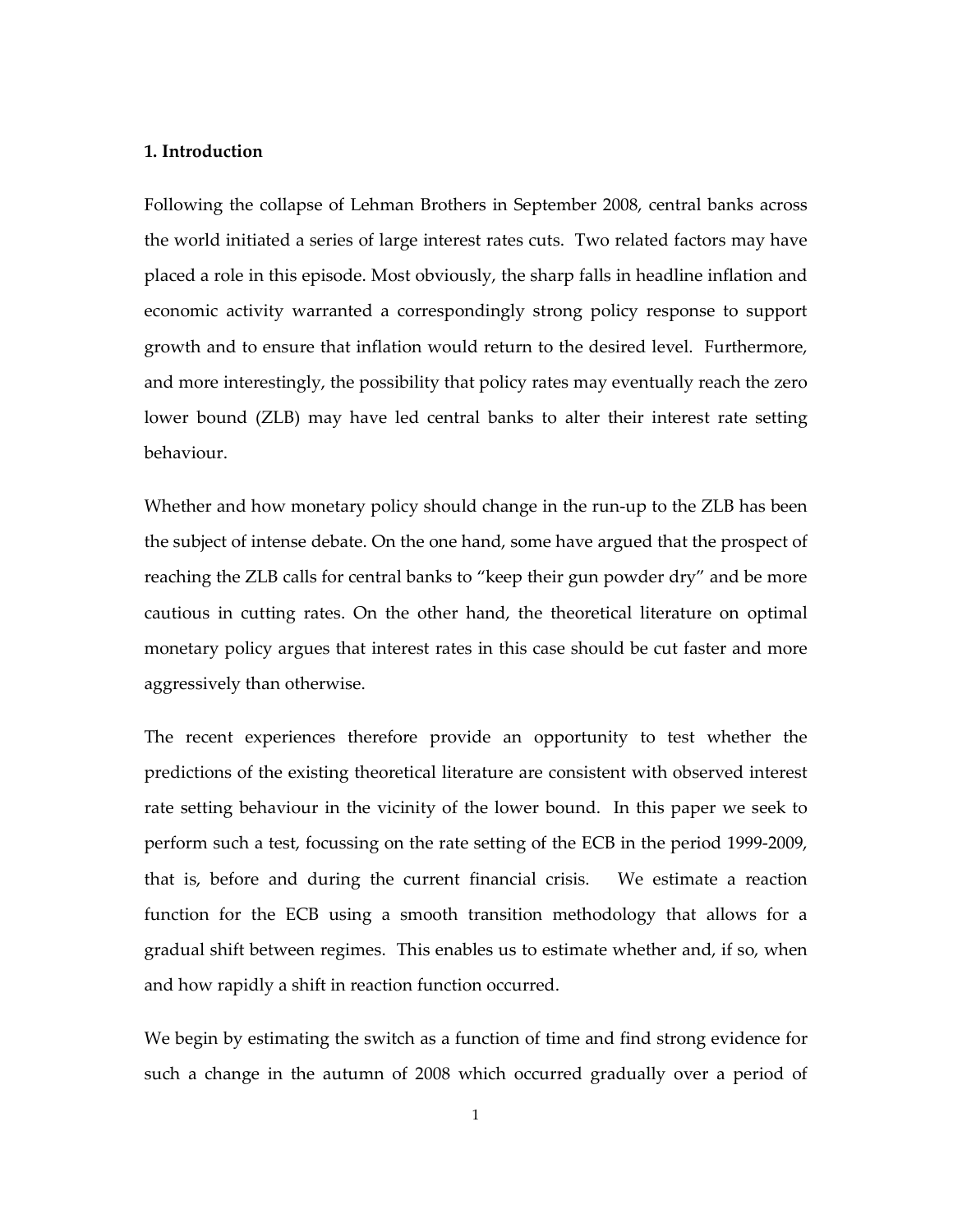several months. Testing against the nested alternatives of a discrete break in October 2008 or no change at all, we find that a smooth transition model fits the data significantly better. We then extend this analysis and allow the transition between regimes to depend on real GDP growth rather than time. This approach gives an economic explanation for the switch, and unlike the case in which the switch is modelled as a deterministic function of time allows for the switch to be reversed. As one would expect, this model fits the data less well, but the worsening of fit is trivial and the estimated timing and speed of the transition is very similar to that of the first model. The switch is estimated to have occurred when the annual growth rate of real GDP fell to -1.4% and is again consistent with a gradual switch during the autumn of 2008.

In both cases, the results indicate that ECB behaviour was consistent with the theoretical literature on optimal monetary policy near the ZLB. We find robust evidence that after the autumn of 2008, interest rates were cut faster and more aggressively than the regular reaction function would have predicted.

The paper contributes to two distinct strands of the literature. First and foremost, we provide an empirical exploration of the main implication of theoretical literature on optimal monetary policy in the vicinity of the zero bound. Secondly, we update the existing empirical literature on ECB interest rate setting behaviour to include an analysis of the crisis period.

The paper is organised as follows. In Section 2, we briefly review the literatures on monetary policy in the presence of the ZLB and the estimation of reaction functions for the ECB. We also provide a short overview of ECB interest rate setting during the crisis. In Section 3 we outline our estimation strategy, explain our choice of data and discuss how we model the structural change in the reaction function. Section 4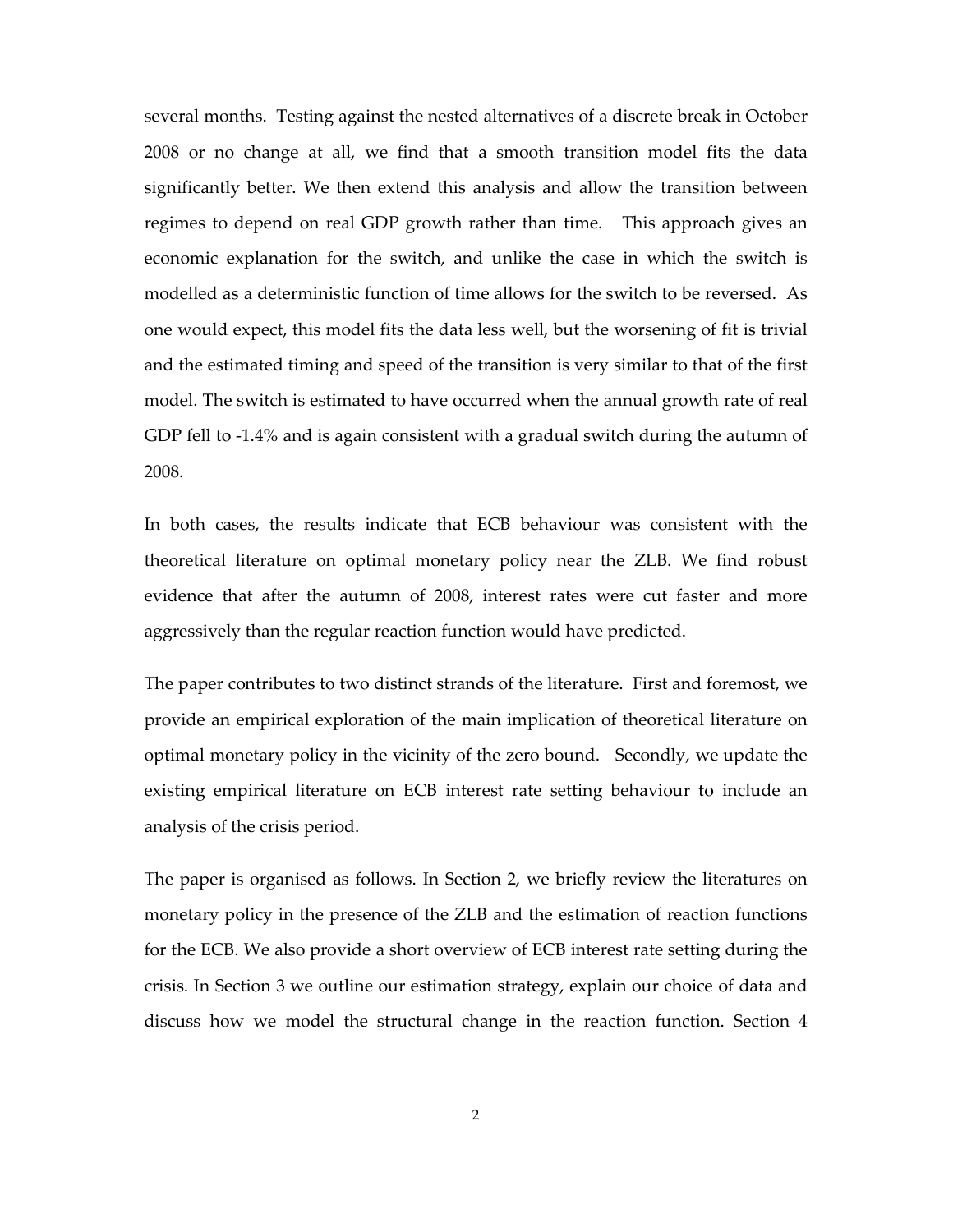presents the results of our estimations. Finally, Section 5 offers some tentative conclusions.

## **2. Preliminaries**

As a prelude to the subsequent discussion, in this section we briefly review the relevant literature on the ZLB, provide a short review of the literature estimation reaction functions for the ECB, and review ECB interest rate decisions from July 2007 onwards, that is, the month before the financial crisis started with a tightening of liquidity in interbank markets worldwide.

## *2.1 The ZLB*

 $\overline{a}$ 

Central banks are unable to reduce interest rates (much) below zero since agents can avoid negative nominal interest rates by holding money rather than interest bearing assets.<sup>1</sup> This places an effective floor of zero on interest rates. Although this issue has been noted as far back as Keynes (1936) and Fischer (1896), it was first emphasised in the modern literature by Summers (1991).<sup>2</sup> After a long period in which the ZLB was seen as of largely academic interest, the decline in inflation across the world in the late 1990s and the accompanying fall in nominal interest rates triggered a renewed interest in its potential relevance for monetary policy making. The resulting literature focuses on three questions.

 $^{\rm 1}$  While in theory negative interest rates cannot be achieved because agents can hold cash, in practice storage costs permit interest rates to fall somewhat below zero.

<sup>2</sup> See Ullersma (2002) for a survey of the literature on the ZLB.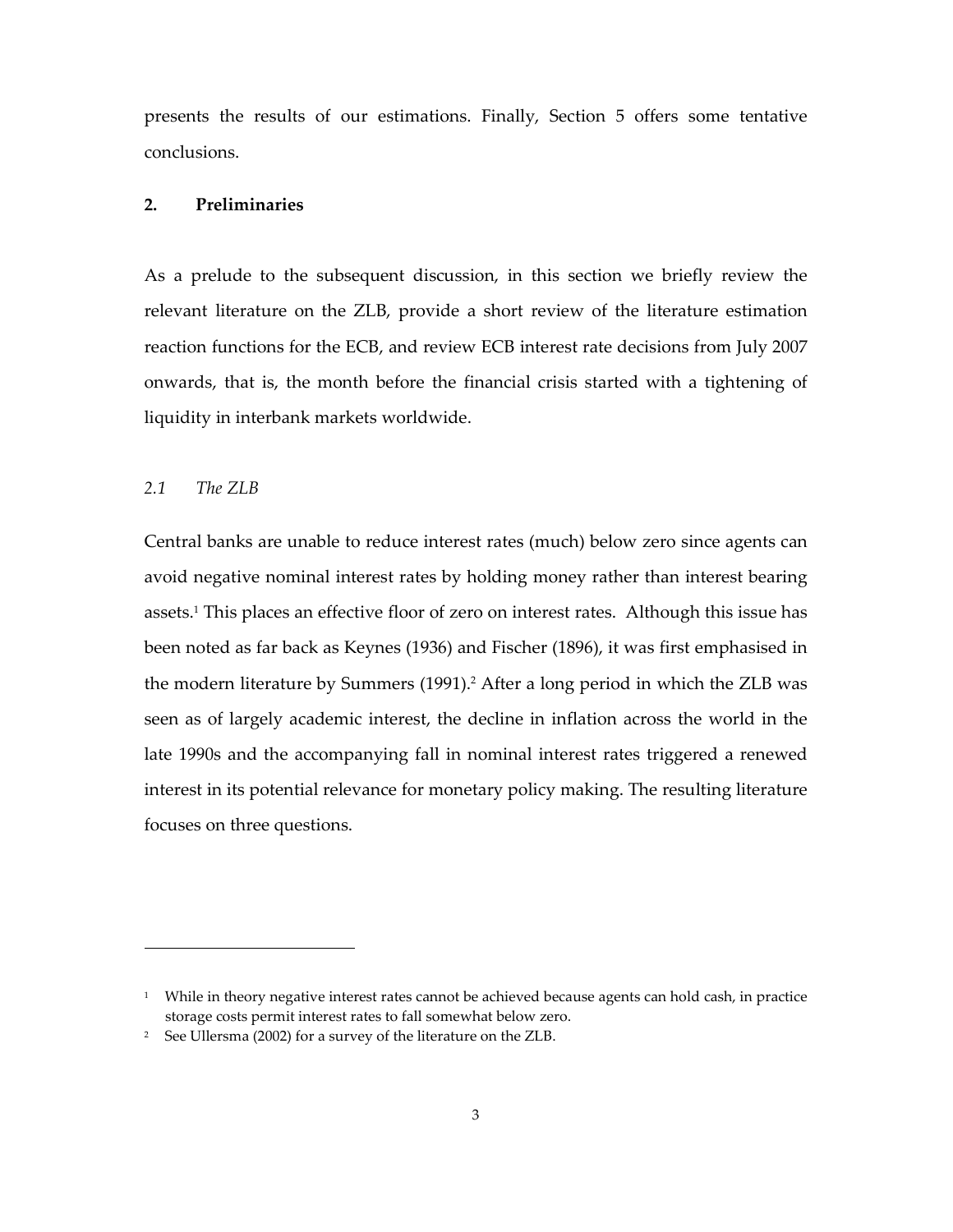A first question concerns the likelihood that the ZLB would be reached.<sup>3</sup> It is easy to see that the lower the central bank's inflation objective and the lower the neutral real interest rate, defined as the real interest rate that would desirable if inflation was at target and the output gap was zero, the greater the likelihood that a contractionary shock would push the policy rate below zero.<sup>4</sup>

The second question concerns what other monetary policy tools can be used to expand aggregate demand if policy rates reach zero. A number of authors have argued that even if short-term interest rates are stuck at zero, a massive expansion of the monetary base is likely to raise aggregate demand, for instance via the prices of financial assets, in particular on the prices of longer-term bonds.<sup>5</sup> The possibility of depreciating the exchange rate to raise inflation expectations and reduce real interest rates has also received much attention.<sup>6</sup> The importance of non-monetary policies, in particular fiscal policy, has also been noted. But while this literature has generally concluded that monetary and fiscal policy could be used to expand aggregate demand at the zero bound, there is great uncertainty about the effectiveness of these policies. Furthermore, at the time those papers were written, the only recent episode observed instance of a bank facing the ZLB was that of the Bank of Japan, which did not instil confidence in the efficacy of such alternative measures.

In light of this, the third issue addressed is how interest rate policy should be conducted in a situation in which the central bank anticipates that the ZLB might become binding. To clarify the argument, consider the stylised representation in

 $\ddot{\phantom{a}}$ 

<sup>3</sup> References.

<sup>44</sup> For a discussion of the consequences of the ZLB for monetary policy, see Gerlach et al. (2009).

<sup>5</sup> See Orphanides and Wieland (2000).

<sup>6</sup> See, for instance, Svensson (2001) or Coenen and Wieland (2003, 2004).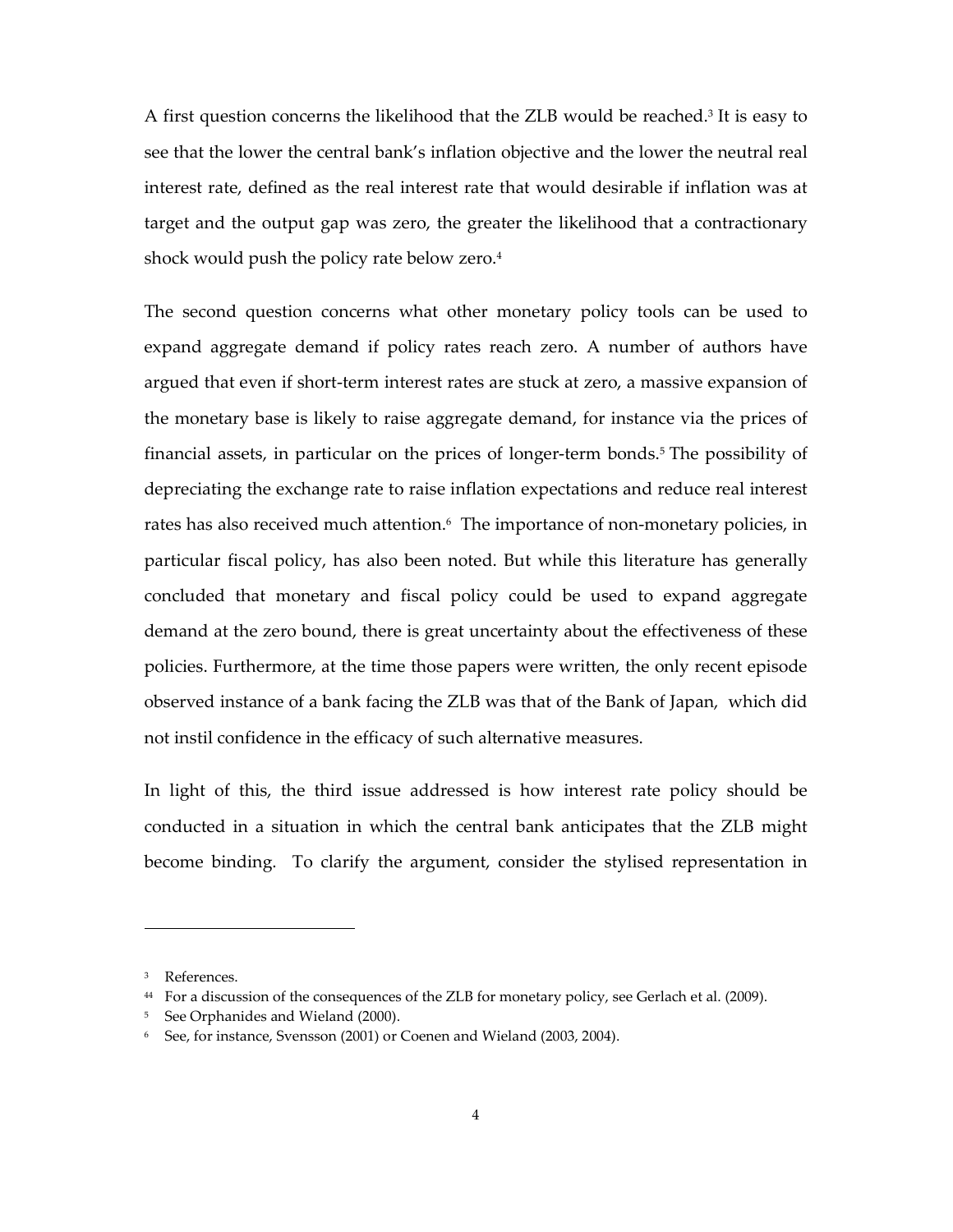Figure 1. In the absence of a non-negativity constraint on the policy rate, the unconstrained optimal policy rate depends on the state of the macro economy and is denoted by i\*. The best the central bank can do is to set the actual interest rate, i, equal to i\* at all points in time.

Suppose next that a severe downturn occurs and that the central bank predicts, i\* to fall below zero as the economy weakens. Faced with the prospect of  $i^*$  reaching 0 in the future, there are essentially three strategies a central bank can follow.

The first option is to simply follow their current reaction function until the recommended policy rate reaches zero, and then hold rates at zero for as long i\* is negative.

The central bank's second option is to cut interest rates aggressively to zero once it becomes clear that the ZLB may be reached. In that case the interest rate will follow the dashed line in Figure 1. Thus, as the likelihood the ZLB will bind rises, the central bank cuts interest rates below i\* before it reaches zero.

This strategy is line with the recommendations of the literature on optimal monetary policy with a zero bound. Reifschneider and Williams (2000) consider a situation in which monetary policy affects aggregate demand through the long interest rate. If i<sup>\*</sup> falls below zero, the actual policy rate will exceed the optimal rate, implying that long interest rates will be too high. To counteract this effect, they argue that the central bank should set rates below i\* prior to the ZLB being reached (and perhaps maintain them at this level for a while even if i\* rises above zero). Adam and Billi (2005) reach a similar conclusion based on the expectations channel using a standard forward-looking New Keynesian model. At low interest rates, forward looking agents anticipate the possibility that future shocks might push the interest rate down to the ZLB. As a result, output and inflation are lowered today. To counteract this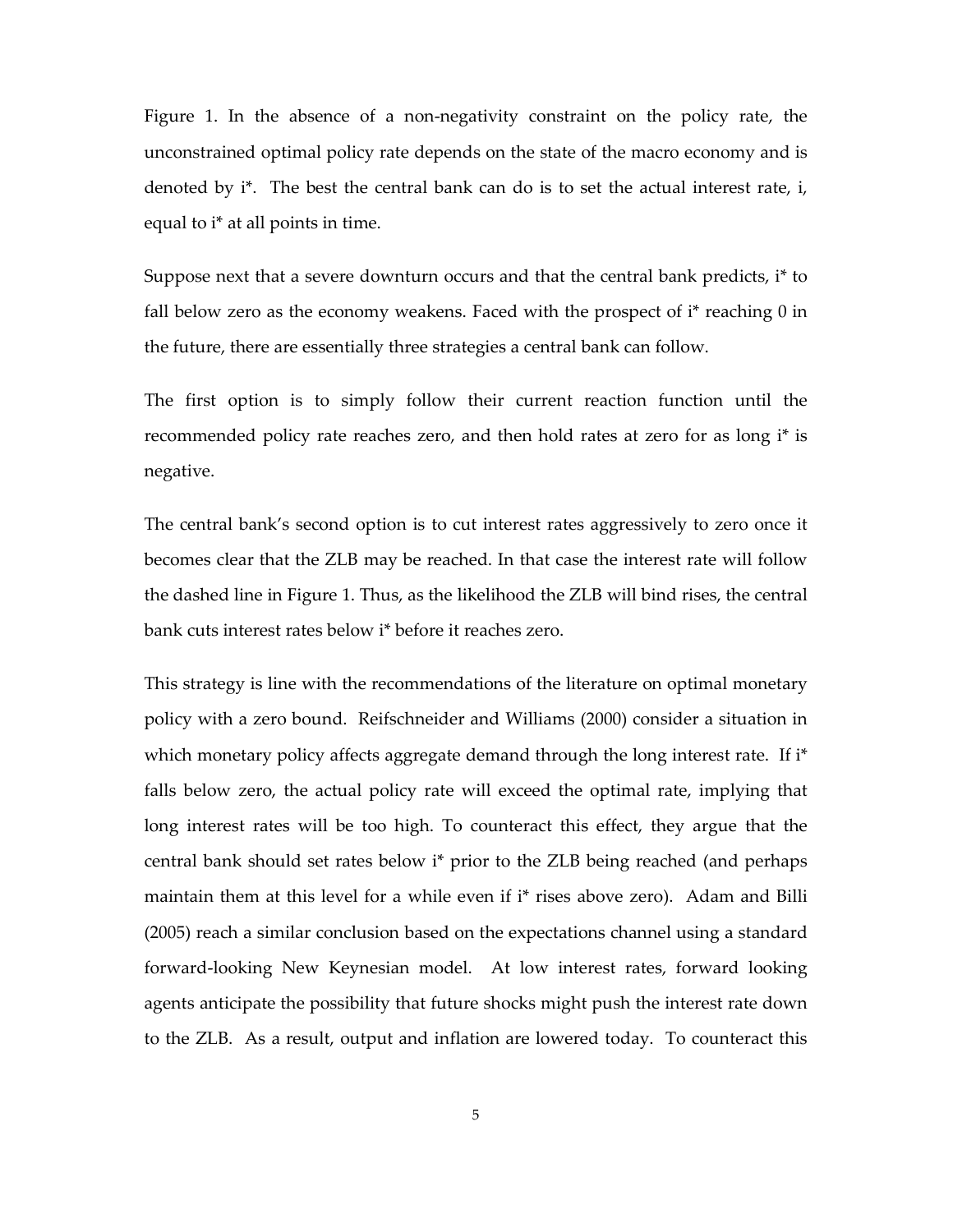amplification mechanism, the central bank must therefore cut rates pre-emptively in order to raise expectations of future inflation and output.

Compatible with this analysis, Orphanides and Wieland (2000) find, using dynamic programming techniques, that the policy rate becomes increasingly sensitive to inflation as it falls and the likelihood that the ZLB will be reached rises. In their model, the central bank can use other policy instruments when the ZLB is reached, but not costlessly. Hence in non-deflationary times policymakers are willing to trade off some of their other objectives in order to lower the probability of reaching the ZLB.

A third option is for the central bank to behave more cautiously, cutting interest rates by less than the standard reaction function would recommend. In that case the interest rate will follow the dotted line in Figure 1. By so doing, the central bank keeps some of its "ammunition" and hence retains the option of interest cuts at a later date. This view is sometimes expressed in policymaking circles (e.g., Bini Smaghi, 2008). Its proponents argue that aggressive rate cuts may be taken as a sign that the central bank has a more pessimistic view of the economic outlook than market participants and hence induce a worsening of market sentiment. In addition, transmission mechanisms may become much weaker nearer the lower bound, rendering monetary loosening less effective. Finally, keeping rates low for a sustained period of time can fuel future imbalances which are painful to unwind in the tightening phase.

Each of these has a distinct implication for interest rate setting. Under the first strategy, the central bank will set  $i = i^*$  until the ZLB is reached. Under the second strategy, i will fall below i\* as the likelihood that the ZLB will be reached rises. Finally, under the third strategy, i will rise above i\* as the likelihood increases.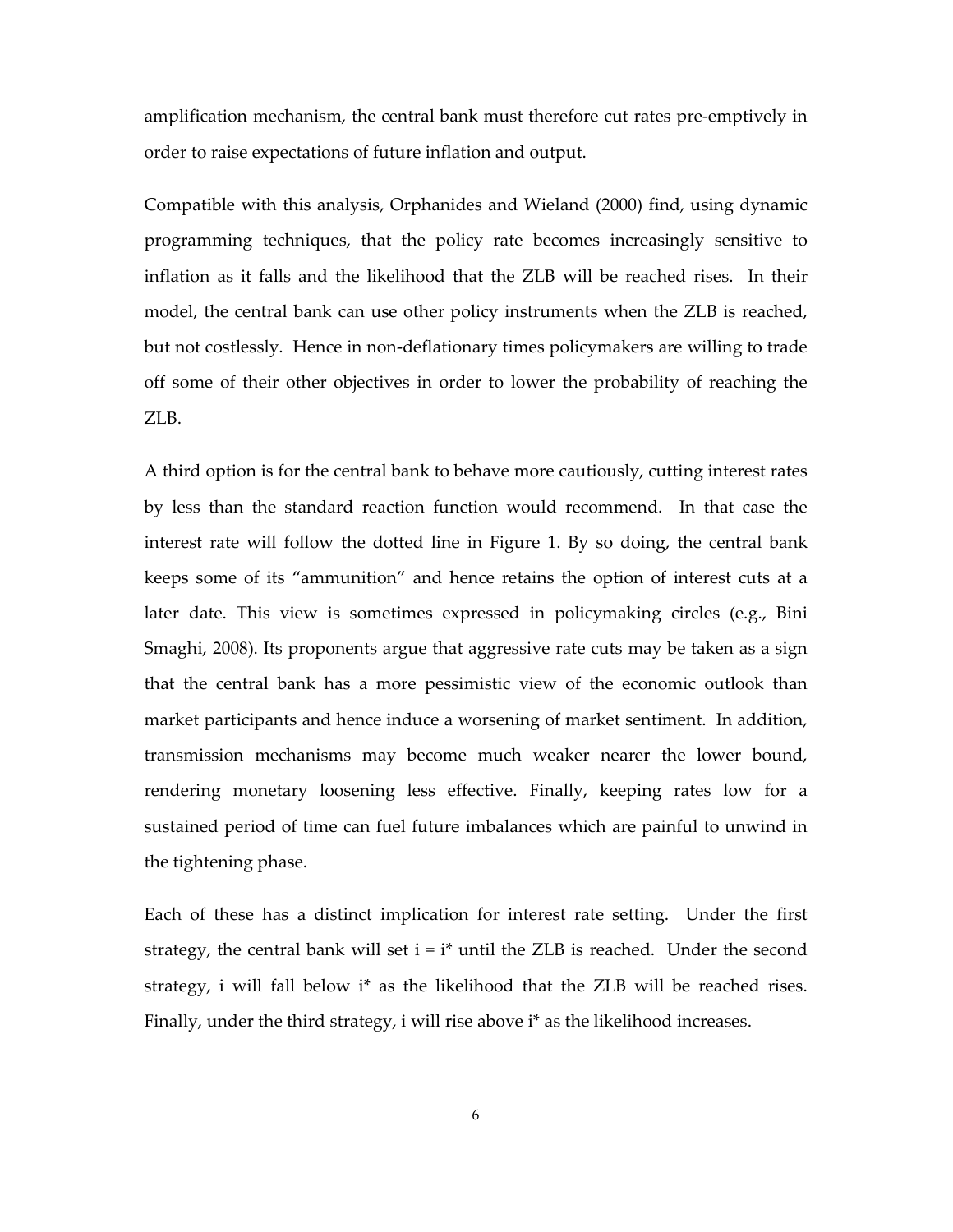This suggests that it is possible to discriminate between these approaches by comparing i and i\* as i\* falls towards zero. Of course, doing so is complicated by the fact that we do not observe i\* directly. However, if we can estimate a model for i\*, we can study the relationship between and i and our estimate of i\* as the likelihood that the ZLB will be reached increases. Thus, it is principle possible to test whether central banks behaved as suggested by the literature on optimal monetary policy at the ZLB.

This approach requires us to develop a model for i. We do by estimating a reaction function and therefore next review the literature estimating reaction functions for the ECB.

#### *2.2 Empirical reaction functions for the ECB*

There exists a substantial literature estimating reaction functions for the ECB. Most studies estimate reaction functions on a monthly basis, since this is the frequency with which the ECB's Governing Council meets to set rates. However, the frequency chosen has consequences for the data which are used. Whilst inflation is available at a monthly frequency, data for GDP are only available quarterly. For this reason some studies use data for industrial production, which is available monthly. Alternatively, one can use subjective measures of real economic conditions, which also are available on a monthly basis. As noted by Gerlach (2007), the latter accords with the ECB's own statements which typically stress the importance of "economic sentiment" or "business confidence" rather than output gaps. One reason we prefer to use monthly data is it allows us to identify the timing and speed of the switch of any change in the reaction function with much greater precision than quarterly data would.

The early literature typically focussed on comparing ECB rate-setting behaviour after EMU with that of national central banks in the run-up to EMU, on estimated single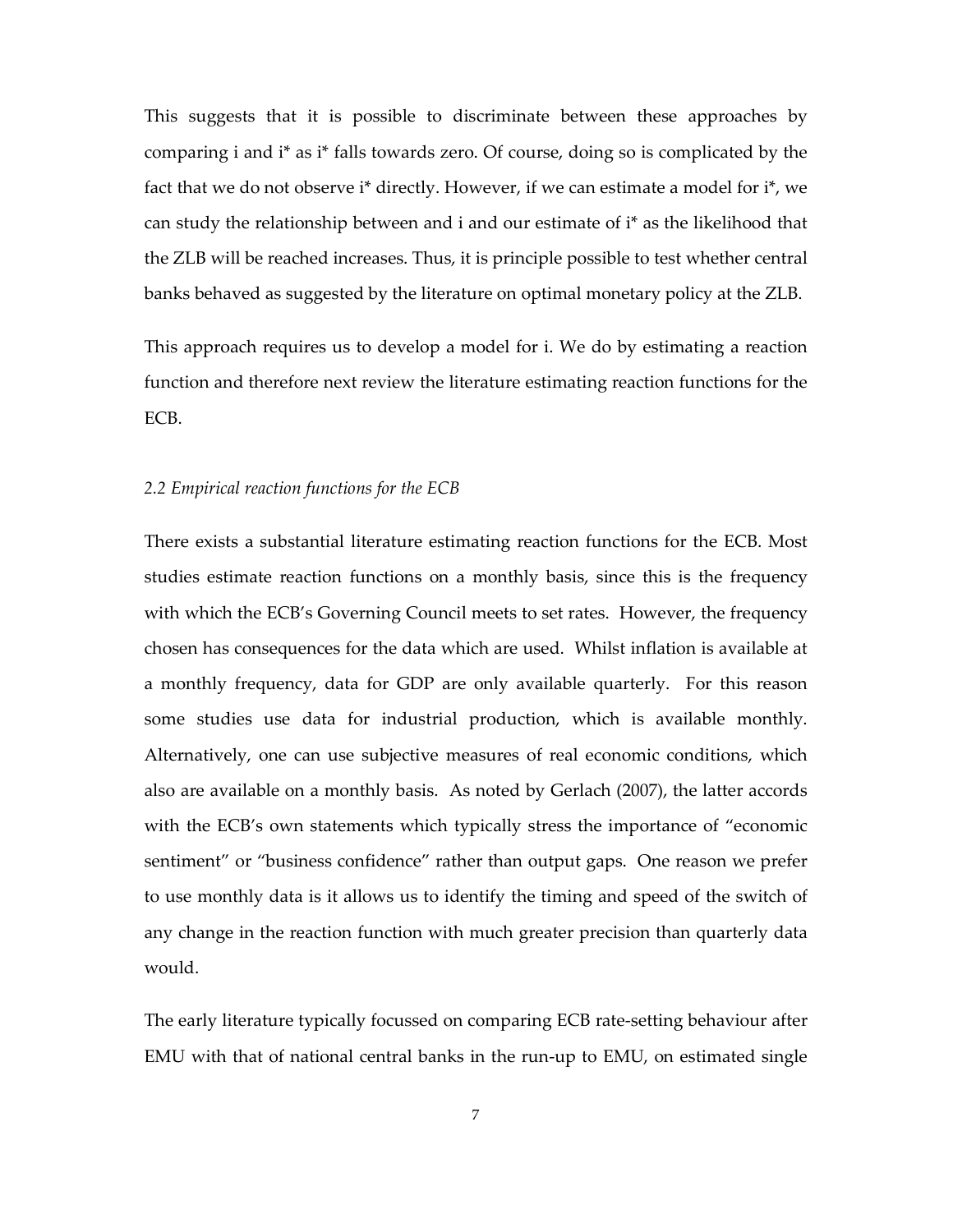reaction function or the two periods.<sup>7</sup> Several of these papers found that the reaction to inflation was below unity, implying that real interest rates fell in response to rising inflation. Later work has tended to overturn this result or provide resolutions to the puzzle.

One strand of literature uses ordered probit techniques to estimate the factors determining whether the ECB raises, lowers or leaves unchanged the repo rate. Several papers in this strand found a strong role for monetary variables consistent with the ECB's second pillar. Carstensen (2003) argues that a monetary overhang – but not money growth – has an important role to play; Gerlach (2007) however, does detect a significant influence of monetary growth. In addition, he finds responses to the rate of depreciation of the exchange rate but not to inflation, which he attributes to the fact that headline inflation was close to the desired level in the sample period studied.

Several later papers have argued that the fit of the model and the plausibility of coefficient estimates can be enhanced by using real time data or real time forecasts (Gerdesmeier and Roffia, 2004; Sauer and Sturm, 2007; Gorter et al., 2008). In common with other strands of the literature these papers find a reaction to both inflation and measures of economic activity. In terms of statistical significance, the latter responses are particularly strong. Given that the ECB's main goal is price stability, this suggests that the ECB reacts to economic activity as an indicator of future inflationary pressure. Gerlach-Kristen (2003) finds a role for the long interest rate, which she interprets as a proxy for longer run inflation expectations, in the

<sup>7</sup> For space reasons we omit a detailed discussion of this literature (e.g. Gerlach and Schnabel, 2000; Peersman and Smets, 1999; Gerdesmeier and Roffia, 2003). See Gerlach (2004) for an overview.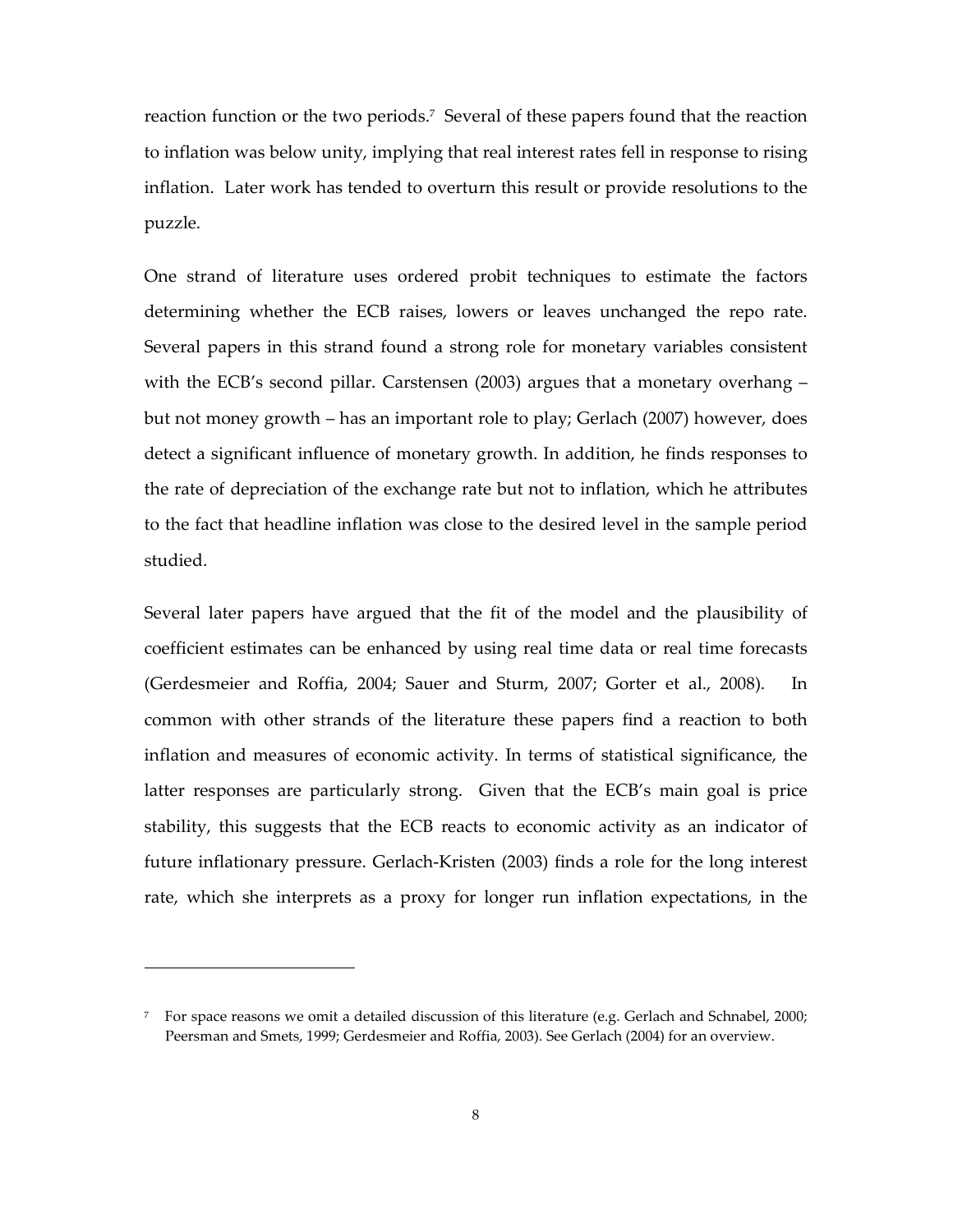reaction function. The fact that it is significant is consistent with the ECB's frequent stress on the need to anchor inflation expectations.

On the question of whether and how the ECB's reaction function has changed since the current financial crisis the empirical literature is rather scarce. To our knowledge the only existing work is de Haan et al. (2009). They compare reaction functions estimated prior to the crisis with those estimated over a full sample. They find that adding crisis observations to the sample increases the estimated coefficient on inflation.

#### *2.3 ECB interest rate decisions, 2007-2009*

The ECB main policy instrument is the repo rate, which is shown in Figure 2 together with the overnight rate since 2007. One striking feature of ECB's interest rate policy is that it refrained from cutting rates during the money market turbulence in the second half of 2007. For the next 12 months rate the repo rate was kept at 4%, on the grounds of a relatively high rate of HICP inflation, as shown in Figure 3 where we have shaded the crisis period. Furthermore, the ECB raised interest rates to 4.25% in July 2008 as oil prices continued to rise and putting upward pressure on HICP inflation.

The ECB began reducing rates only in October 2008 when it took part in a coordinated 50 basis point cut by a number of central banks. This cut was explicitly motivated by the ECB in terms of the downside risks to price stability. Subsequent cuts in late 2008 and early 2009 were also justified by the ECB on the basis of falling inflationary pressures and the apparent fall in survey based measures of economic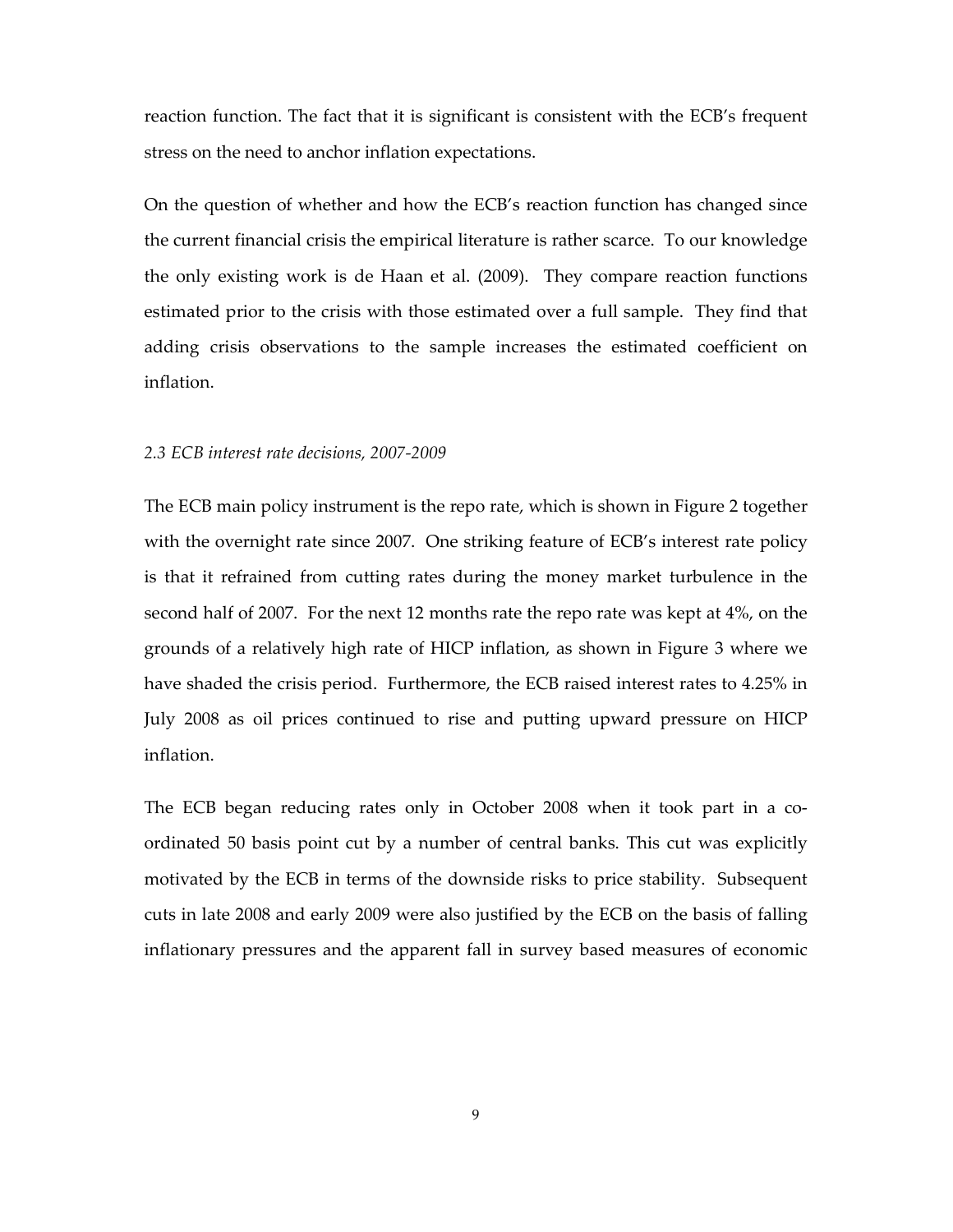sentiment. <sup>8</sup> Further cuts followed in January, March, April and May 2009, amounting to a cumulative cut of 325 basis points in the space of seven months.

Interestingly, Figure2 shows that the overnight rate started to decline in advance of the repo rate and falls to a much lower level than the repo rate in 2009. A likely technical reason for this behaviour is that banks took advantage of the ECB's generous provision of term liquidity policy by borrowing more than they needed in order to hedge the risk that tensions in interbank markets would become exacerbated. In turn, they recycled the funds in the overnight market, depression the overnight rate. But whatever the reason, the ECB was presumably not concerned by this additional easing of monetary conditions.

Throughout this time the ECB was also keen to stress the separation of monetary policy and the need to promote financial stability.<sup>9</sup> Therefore, monetary policy decisions were guided by the inflation outlook and liquidity operations were devoted to ensuring the smooth functioning of money markets. That would suggest that financial variables should not therefore feature in an empirical specification of the ECB's reaction function.

<sup>8</sup> In the question and answer session on January 15, 2009 President Trichet stated that "[t]his decrease of 50 basis points not only takes into account hard data to date, but also takes into account a continued slowdown of the economy and further alleviation of inflationary expectations.."

<sup>9</sup> For example, on 11 September 2007, President Trichet told the European Parliament: "I would like to emphasize that our primary mandate calls for our monetary policy stance to deliver price stability in the medium term. Once the level of interest rates is decided we have the responsibility to ensure the smooth functioning of the segment of the money market that we influence. The two responsibilities are clearly separated and should not be mixed."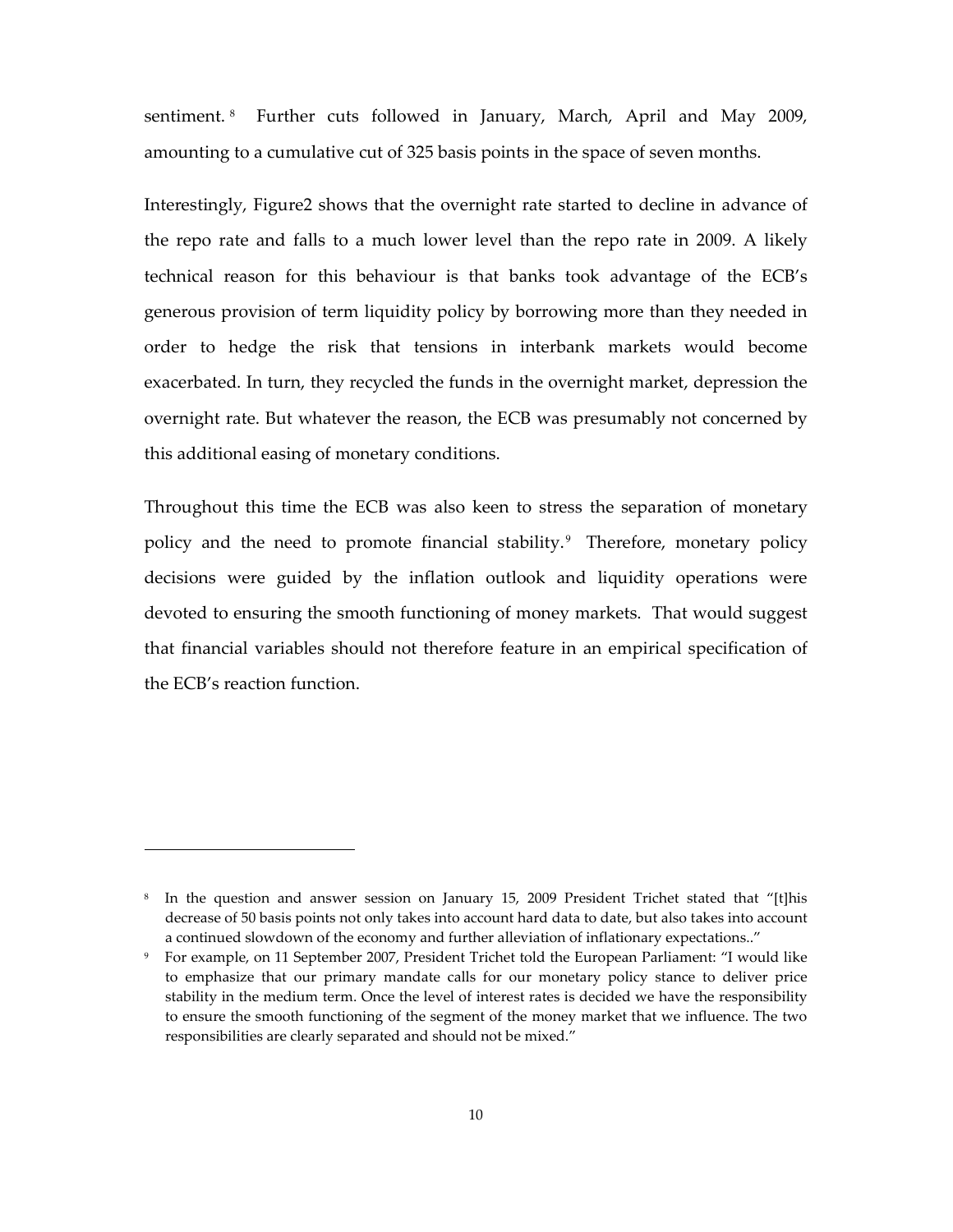In terms of strategy, the ECB has during the crisis laid particular focus on the medium-term inflation outlook as a guide for policymaking.10 In addition, it has spoken of a "broad-based" approach, which looks beyond a narrow set of indicators to consider all potential risks to price stability. Both these elements of the framework would seem to permit the altering of monetary policy stance to take into account the challenges posed by the ZLB.

That said, up to now the ECB has refrained from directly discussing the ZLB problem or the appropriate response to it in its official publications. More broadly, the ECB has typically avoided discussing monetary policy in terms of cutting being fast or slow, or even in terms cycles of tightening and loosening monetary policy, preferring instead to talk only about its most recent interest rate decision. On the other hand, the ECB has never stated that the ZLB does not affect its monetary policy stance. This reluctance to venture an opinion on the ZLB is consistent with its long standing policy of not commenting on the likely direction of future interest rates.

On a number of occasions the ZLB has come up in the monthly question and answer sessions which follow the Governing Council meeting. On more than one occasion Jean Claude Trichet has spoken of his desire to avoid a "liquidity trap", but has not elaborated further on how this may affect the ECB's monetary stance, or at what level of rates it sees as a floor.<sup>11</sup>

 $10$  "We have a needle in our compass which is very important because, as I have said on many occasions, it is the only one: less than 2%, close to 2% in the medium term" – Jean Claude Trichet, 15th January 2009.

<sup>11</sup> "…[T]aking into account our own economic and financial environment, we are very keen to avoid ending up in a situation that, for us, would not be appropriate, namely a liquidity trap.", Jean Claude Trichet 15<sup>th</sup> January 2009.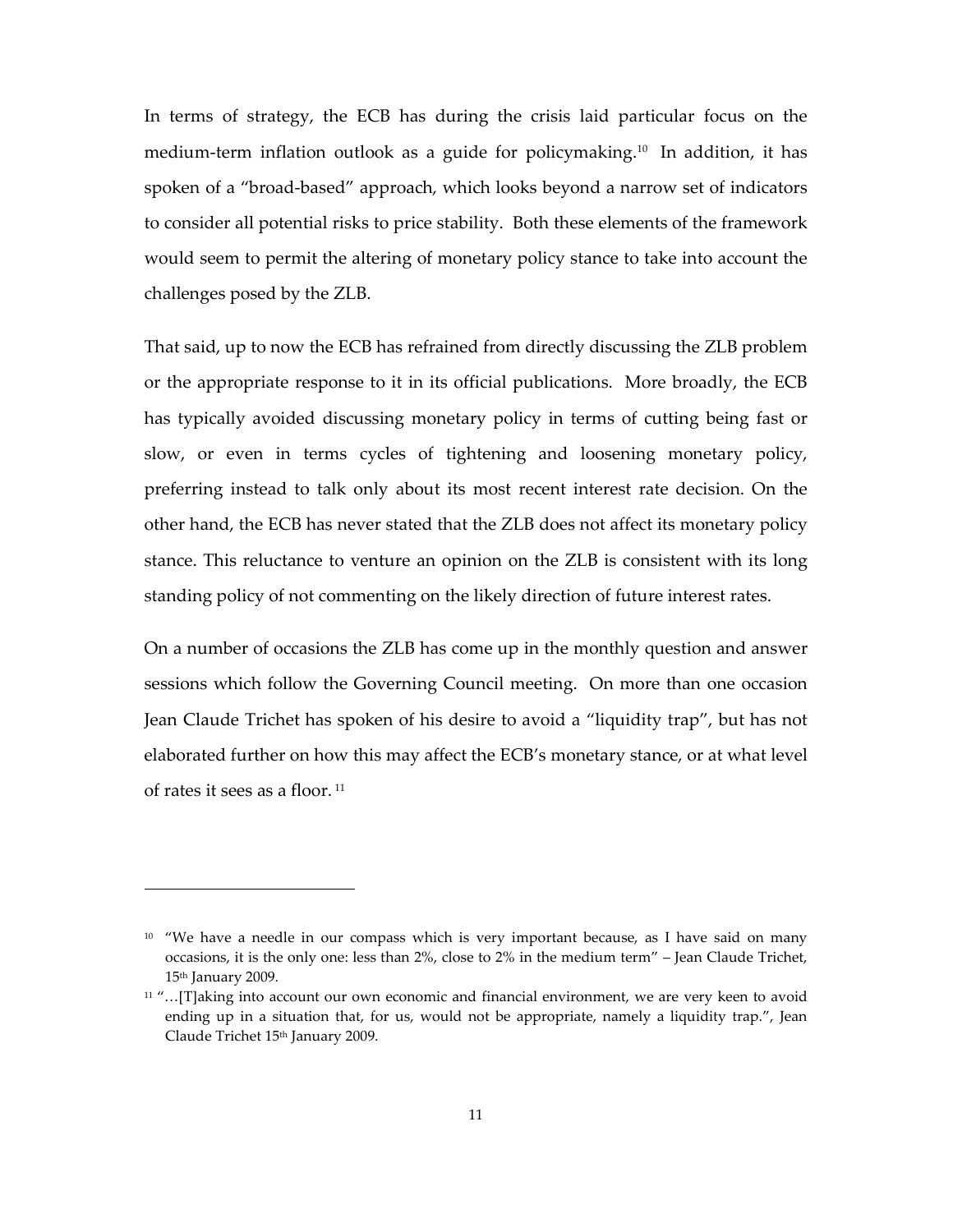Individually some members of the ECB's Governing Council have been more forthcoming on how the ZLB should affect monetary strategy although they appear to have reached different conclusions. On the one hand, Bini Smaghi (2008) has spoken of the need to cut cautiously in order to preserve the option of future cuts; whereas Orphanides (2008), consistent with the academic work, including his own, has been supportive of a more aggressive response to the economic downturn in the face of the ZLB.

Taken together, this narrative evidence is thus rather agnostic on the question of whether and how the ZLB has affected ECB monetary policymaking. That suggests that empirical analysis might be of particular help in understanding how the ECB has set interest rates during the current financial crisis and whether the possibility that the desired level of the repo rate might become negative has influenced its policy decisions.

### **3. The Model**

In this section we discuss the empirical approach. The underlying idea is simple. We estimate a reaction function for the ECB that is allowed to change during the estimation period. We then use the estimated parameters for the period before the crisis and macroeconomic data from the crisis to compute an estimate of i\* and compare that to the actual time path of overnight rates. This approach also yields estimates of the reaction function during the crisis and the time and speed of the switch.

## *3.1 Interest Rate Setting*

The starting point for the econometric analysis is a version of the model proposed by Judd and Rudebusch (1998) to study interest rate setting by the Federal Reserve. Let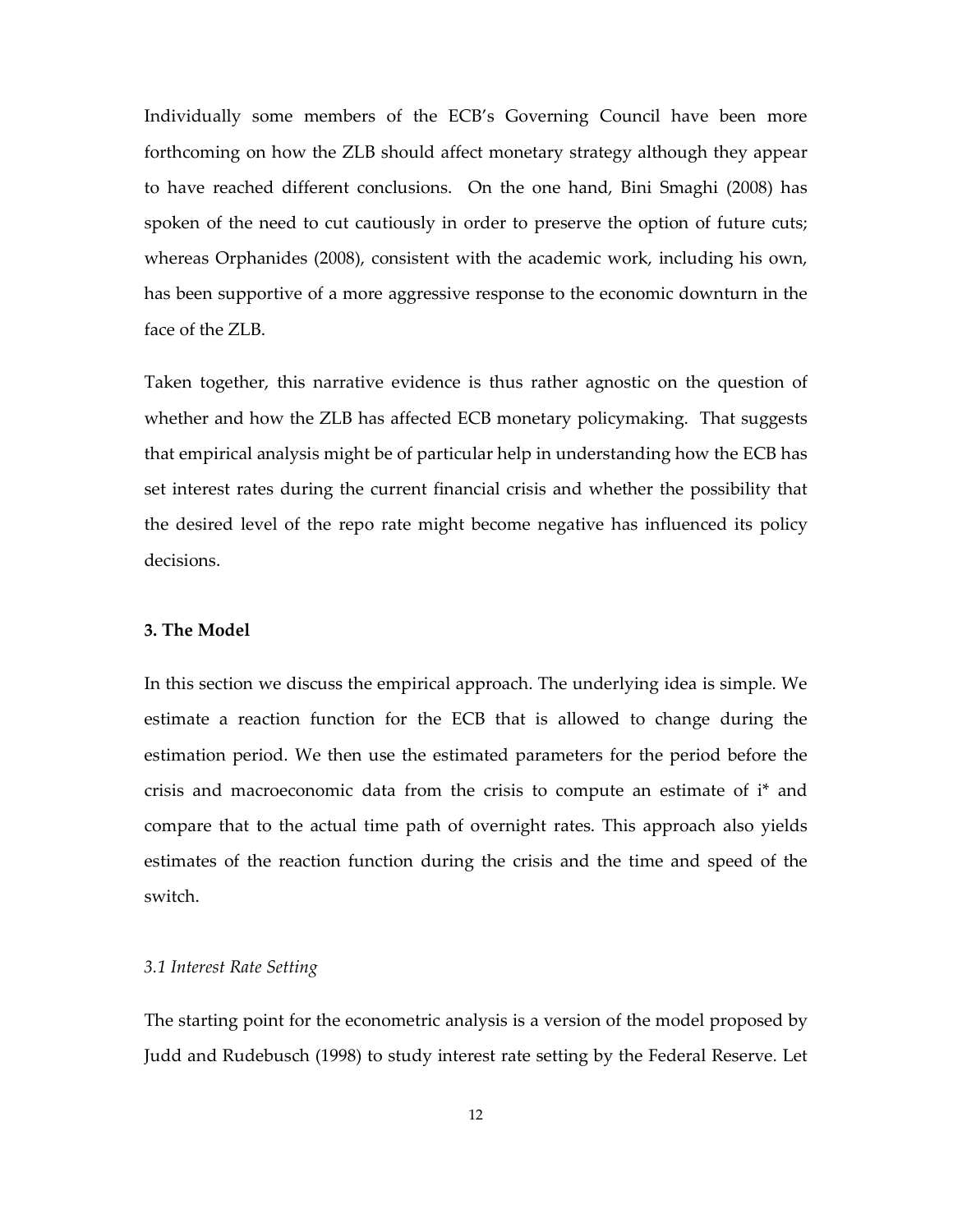$i_t$  denote the IONIA overnight rate and  $i_t^T$  the ECB's "target" for the overnight rate. Let  $\pi_t$ ,  $y_t$ ,  $\mu_t$  and  $\varepsilon_t$  denote inflation, real economic activity, money growth and the rate of appreciation of the nominal effective exchange rate.<sup>12</sup> The target level for the interest rate is given by:

(1) 
$$
i_t^T = \alpha_0 + \alpha_y y_t + \alpha_\pi \pi_t + \alpha_\mu \mu_t + \alpha_\varepsilon \varepsilon_t
$$

where  $\alpha_0$ ,  $\alpha_y$ ,  $\alpha_\pi$  and  $\alpha_\mu$  are expected to be positive and  $\alpha_\varepsilon$  negative. Next, the overnight rate is allowed to move gradually towards the target:

(2) 
$$
i_{t} - i_{t-1} = \beta_{0} (i_{t}^{T} - i_{t-1}) + \beta_{1} \Delta i_{t-1} + e_{t}
$$

where  $e_t$  is a residual. Using equations (1) and (2) we have that:

(3) 
$$
i_t = \widetilde{\alpha}_0 + \widetilde{\alpha}_y y_t + \widetilde{\alpha}_\pi \pi_t + \widetilde{\alpha}_\mu \mu_t + \widetilde{\alpha}_\varepsilon \varepsilon_t + \widetilde{\alpha}_i i_{t-1} + \beta_1 \Delta i_{t-1} + e_t
$$

where  $\tilde{\alpha}_j = \alpha_j \beta_0$  and  $\tilde{\alpha}_i = (1 - \beta_0)$ . Before proceeding, we rewrite equation (3) as:

$$
(4) \qquad \qquad i_t = \Theta Z_t + e_t,
$$

 $\ddot{\phantom{a}}$ 

where  $\Theta$  is a row vector of parameters and  $Z_t$  a column vector containing the regressors.

To proceed, one may think of the fitted value equation (4) as a measure of i\*. However, in estimating this equation, one must take into account the fact that the

<sup>&</sup>lt;sup>12</sup> Note that the inclusion a variable in the ECB reaction function does not necessarily imply it appears in ECB objective function. Svensson (1997) shows that even if the sole objective of policy is to stabilise inflation around a target, the central bank should react to any variable which may have forecasting power for future inflation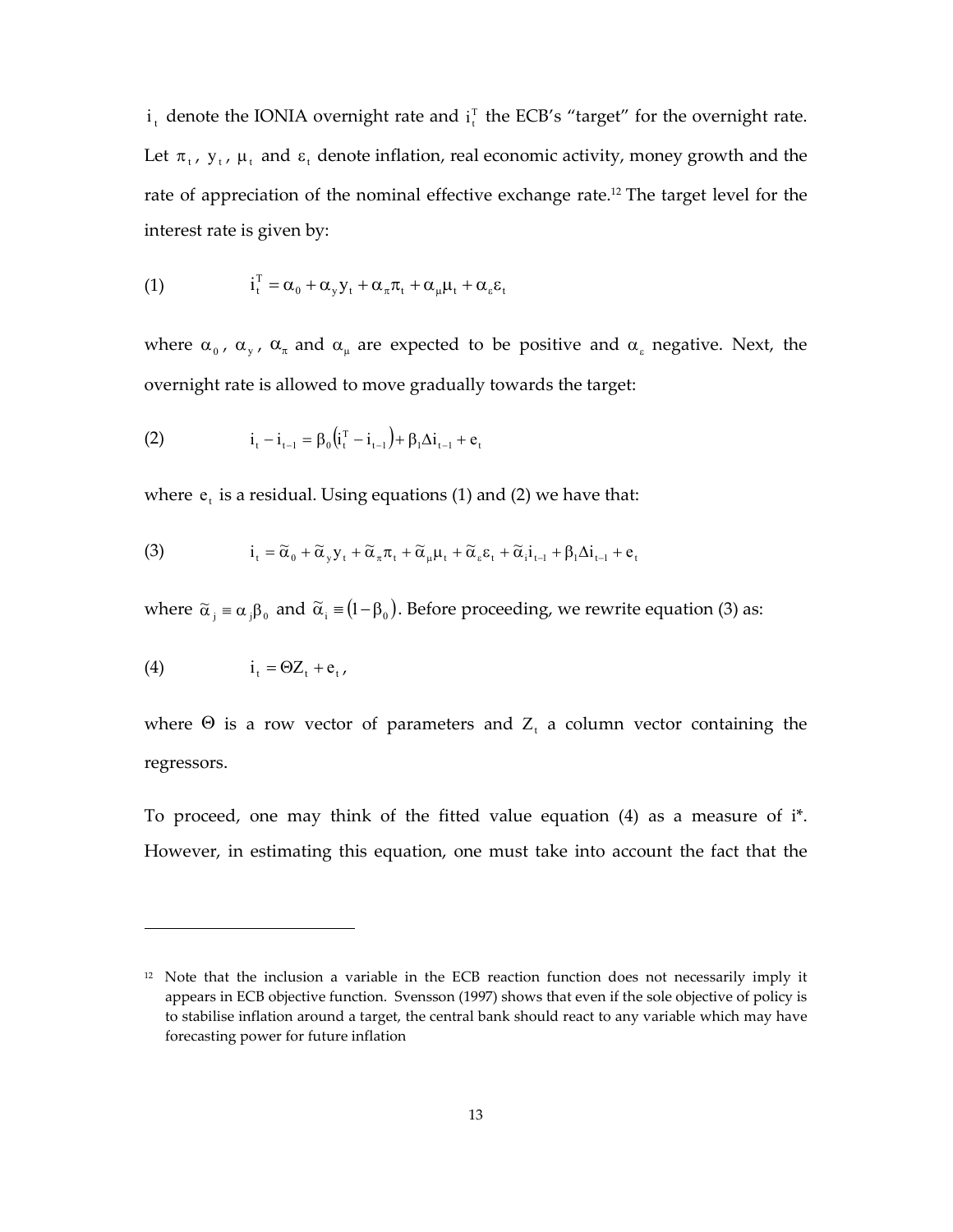central bank may have deviated from i\* during the sample period because it is concerned that the policy rate may reach the ZLB in the future. To avoid that problem, we estimation the reaction function but allow the parameters in  $\Theta$  to change.

## *3.2 Modelling Structural Change*

To model structural change, we assume that there are two reaction functions, one in force before, and the other during the financial crisis. During the transition the central bank follows a weighted average of the two with the weights evolving over time in a way we estimate below. Using obvious notation we have that:

(5a) 
$$
i_t = \Theta_1 Z_t + e_t
$$
 where  $e_t \sim N(0, \sigma_1^2)$ 

(5b) 
$$
i_t = \Theta_{II} Z_t + e_t
$$
 where  $e_t \sim N(0, \sigma_{II}^2)$ 

Next we turn to the question of how to model any change of the monetary policy reaction function around the time of the onset of the financial crisis. A simple and obvious approach would be to estimate equation (4) with OLS over the full sample and perform Chow tests for a break at plausible dates such as the beginning of the crisis in August 2007 or at the time of the collapse of Lehman Brothers in September 2008. Alternatively, we could use an Andrews test for a break at an unknown date. If we reject the hypothesis of parameter constancy, we can then estimate a reaction function for the two subsamples. One unattractive aspect of the first approach is that the date of switch is imposed by the modeller, rather than being estimated. A shortfall common to both approaches is that the break is assumed to be instantaneous. This therefore precludes the possibility that the switch from one regime to another occurred smoothly.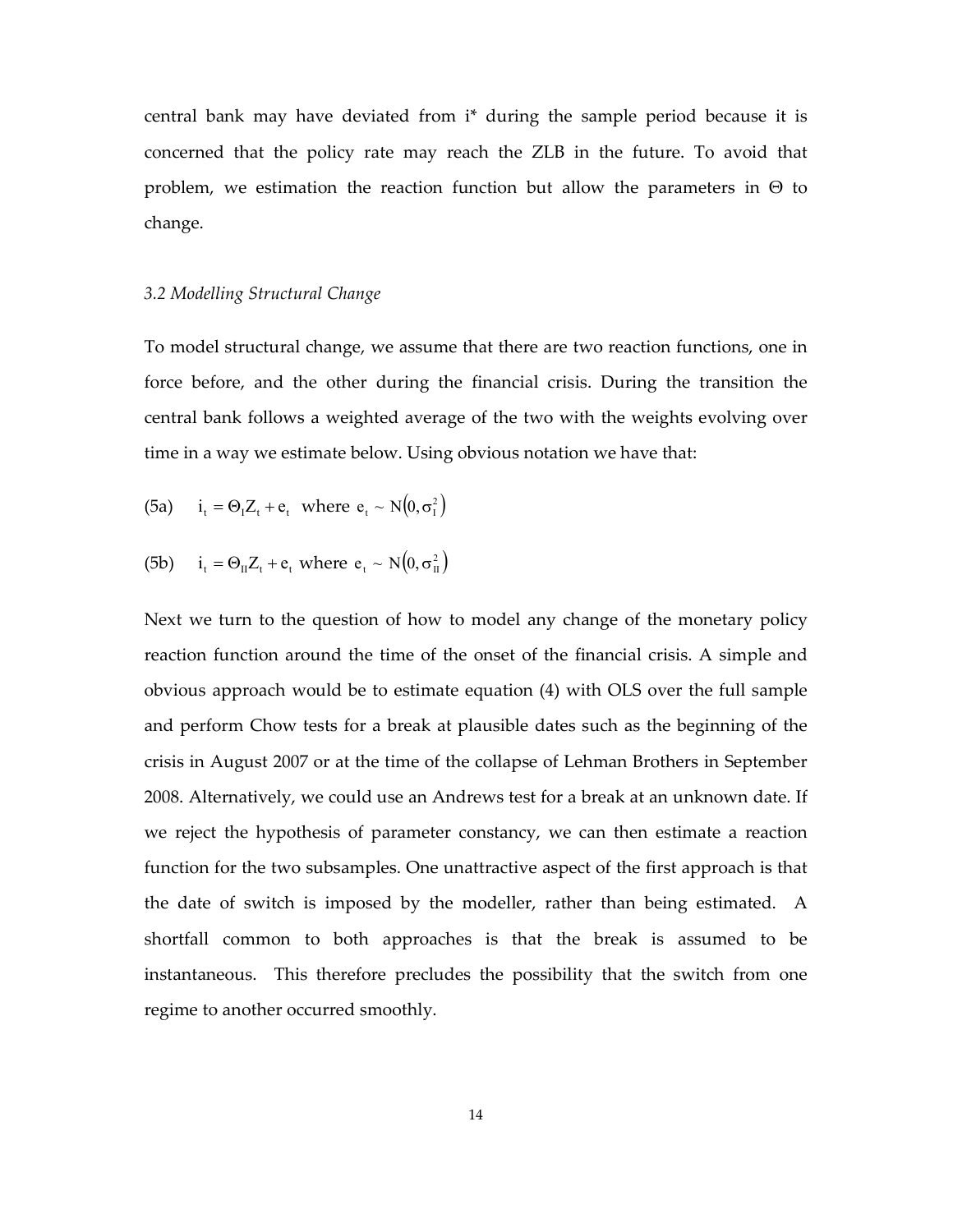To avoid these problems, we follow Mankiw, Miron and Weil (1987) and use a logistic switching model which produces estimates of both the point in time and the speed at which the transition occurred.13 Thus, we assume that the full model can be written as:

$$
(6) \qquad i_t = (1 - \omega_t) \Theta_{\mathrm{I}} Z_t + \omega_t \Theta_{\mathrm{II}} Z_t + e_t,
$$

where the variance of the errors is given by  $\sigma^2 = (1 - \omega_t)^2 \sigma_1^2 + \omega_t^2 \sigma_1^2$ II 2 t 2 I 2 t  $\sigma^2 = (1 - \omega_t)^2 \sigma_1^2 + \omega_t^2 \sigma_{II}^2$ , implying that the errors are heteroscedastic. The weights obey the logistic function, L(•):

(7) 
$$
\omega_{t} = L(\kappa, \lambda, \tau_{t}) \equiv \frac{\exp(\kappa(\tau_{t} - \lambda))}{1 + \exp(\kappa(\tau_{t} - \lambda))}
$$

 $\overline{a}$ 

where  $\tau_t$  denotes a time trend. This choice of transition function warrants several comments.

First, since the time trend is increasing monotonically, this reaction function only permits one change between regimes. This seems appropriate in the current context, where we are arguable still in the crisis regime. Second, the parameters  $\lambda$  and  $\kappa$ capture the timing and the speed of the transition respectively. When  $\tau_t = \lambda$  the logistic function takes the value of  $\frac{1}{2}$ , and hence the transition is exactly half completed. In what follows we refer to this as the switching date. The parameter  $\kappa$ captures the duration of the change: Mankiw, Miron and Weil (1987) state that the

<sup>&</sup>lt;sup>13</sup> The focus of their study was how the link between short-term and long-term interest rates was affected by the founding of the Federal Reserve in 1914. An alternative approach would be to employ a Markov switching model. Assenmacher-Wesche (2006) estimates monetary policy reaction functions the Federal Reserve, Bank of England and the Bundesbank using Markov switching. However, estimating a such a model requires that one observes switches from regime I to regime II and back again. Given the short sample of our data, it is difficult to believe that there was a switch back to the pre-crisis regime within the span of our dataset.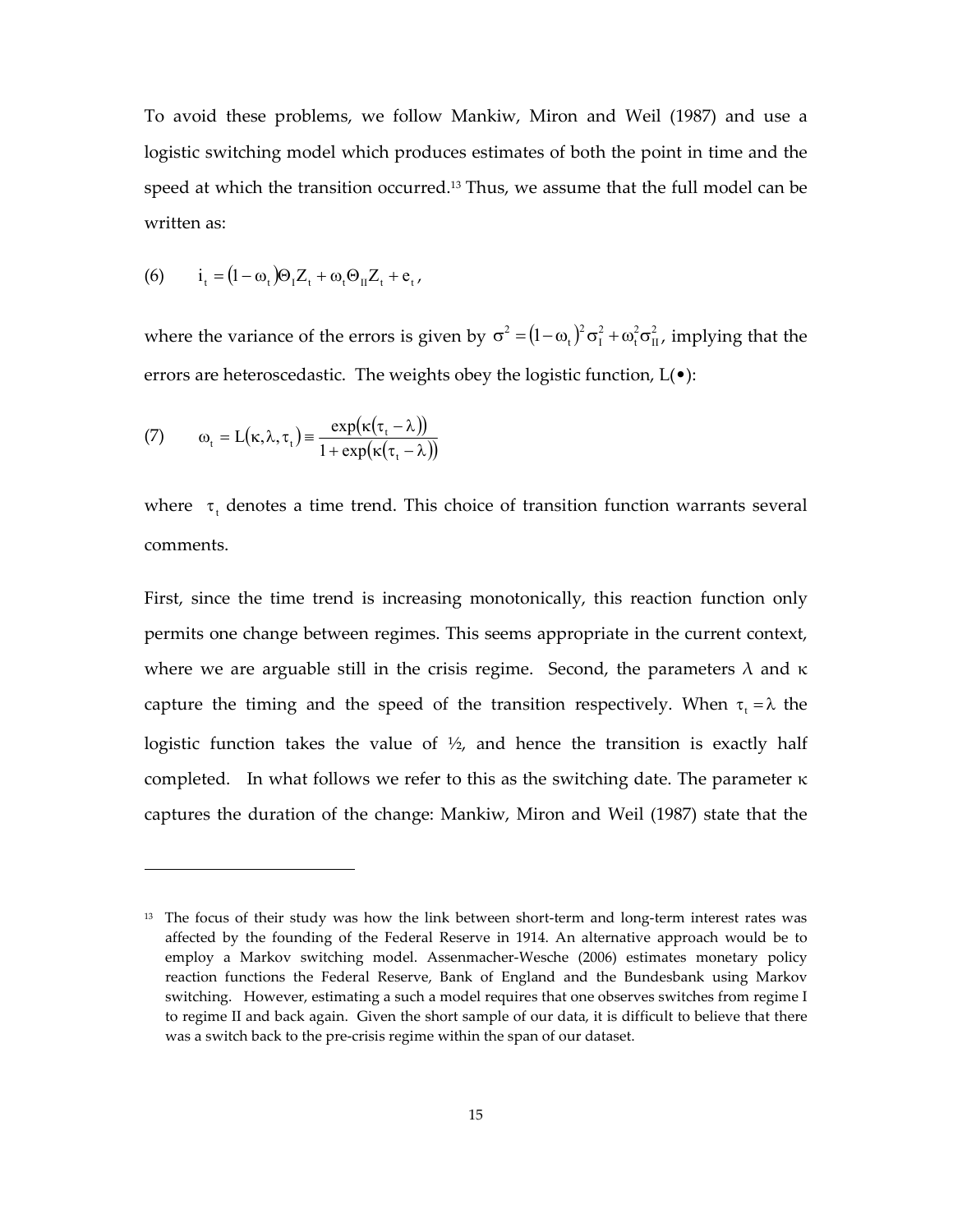time between one quarter and three quarters of the adjustment has occurred is given by  $log(9)/\kappa$ . Third, this specification nests the case of a discrete break: as κ tends to infinity, the speed of adjustment tends also to infinity.

Before proceeding, note that as the model now stands, there is a lack of identification.  $L(\kappa_0; ...)=1-L(-\kappa_0; ...)$  and therefore the two models with  $\kappa = \kappa_0$  and  $\kappa = -\kappa_0$  will fit the data equally well. When estimating the model, we therefore impose the requirement that  $\kappa > 0.14$  This imposes no restrictions on the data.

## *3.3 Data*

 $\ddot{\phantom{a}}$ 

The review of the literature on estimating reaction functions for the ECB indicated that inflation, money growth, the rate of depreciation of the nominal effective exchange rate and measures of real economic activity are all potential regressors. For inflation, we use the annual percentage change in the Harmonised Index of Consumer Prices (HICP). For money growth, we take the annualised growth rate of M3, and for the nominal exchange rate take the change in the nominal effective exchange rate index over the previous twelve months. The source for all three variables is the ECB's website.

To measure economic activity we use the Purchasing Manager's Index (PMI) produced by Markit. Although the empirical literature frequently utilises output gaps in empirical reaction functions, the ECB's monthly bulletin rarely refers to these and instead lays much greater stress on indicators of economic sentiment as

<sup>&</sup>lt;sup>14</sup> We do so by assuming that  $\kappa = \exp(K)$  and estimate K. One additional reason for doing that is that below we calculate empirical confidence bands for the transition function using Monte Carlo simulation. When drawing from estimated distribution for the speed parameter, we must ensure that all draws have the same (positive) sign.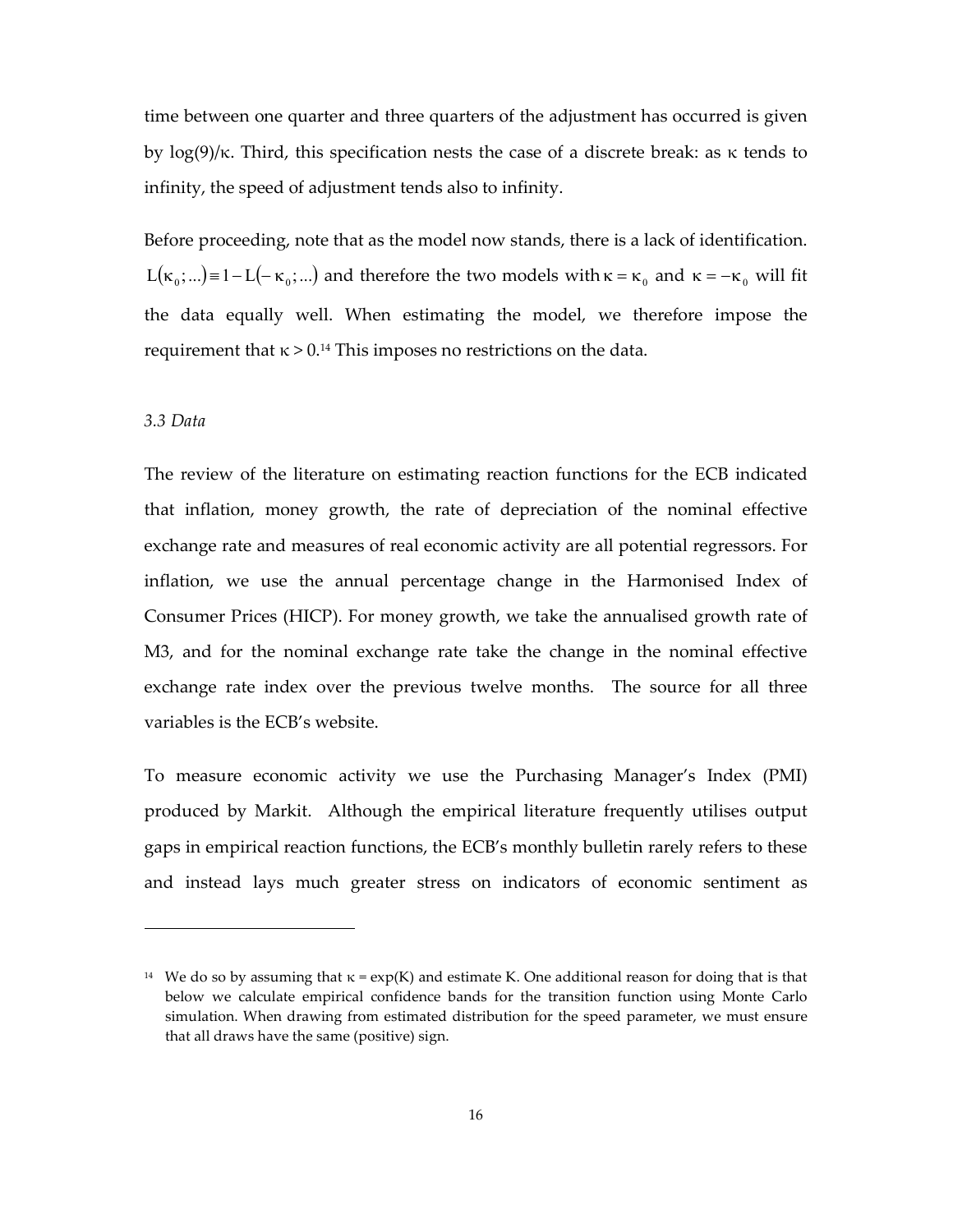discussed by Gerlach (2007). Figure 3 plots the euro area PMI together with real GDP growth over four quarters and shows that the two series are strongly correlated. One important difference, however, is that real GDP growth has recovered much more slowly following the onset of the crisis.

While the two series thus contain similar information, using the PMI in reaction functions for the ECB has three important advantages over real GDP growth. First, it is available monthly; real GDP data are only available on a quarterly basis. Second, it is released in the beginning of each month for the previous month. Thus, the reporting lag is minimal in contrast to real GDP data, which are only available with a substantial lag. Third, revisions tend to be small and occur soon after the release of the data; the national accounts data are typically revised several times. These reasons suggest that the PMI is likely to be more strongly correlated with the ECB's view of real economic activity than real GDP, and therefore more suitable for inclusion in the reaction function.

For inflation and the M3, each issue of the monthly bulletin reports provisional data for the previous month, and thus the definitive data are only available with a two month lag. Data more than 2 months old are subject to negligible revisions. <sup>15</sup> Exchange rate data are available with a month's lag, and are not subsequently revised. Accordingly, we lag inflation and M3 growth by two months and the PMI and the exchange rate by one month.

<sup>15</sup> Coenen et al (2005) examine in detail the revisions to both inflation and M3 growth data. They find the former has a mean absolute revision (from time t+2 to final data) of two basis points and the latter has a mean absolute revision of eight basis points.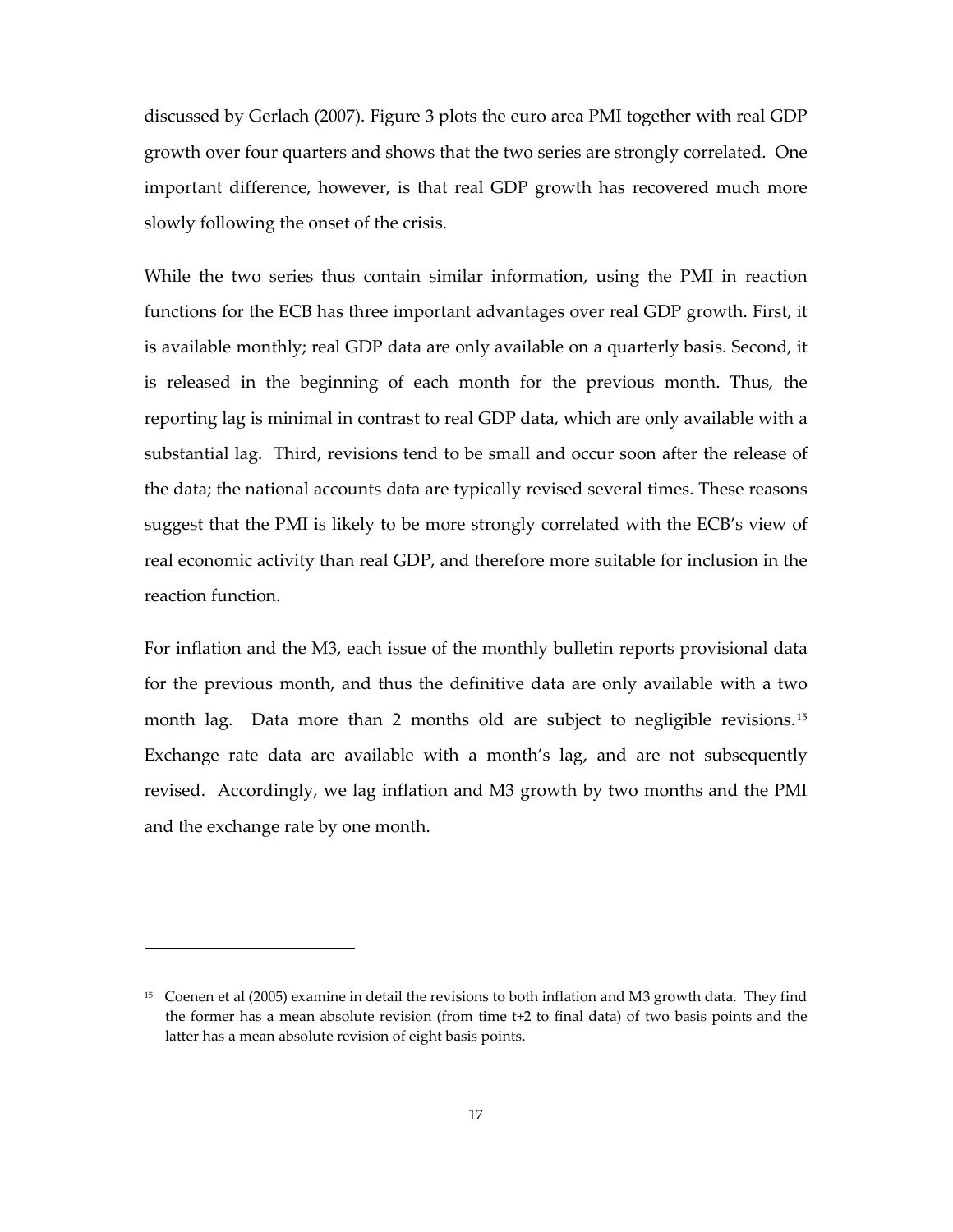### **4. Estimation**

One important feature of the logistic switching model presented above is that the variance of the errors evolves over time in the same way as the parameters. Mankiw, Miron and Weil (1987) propose to estimate the model using maximum likelihood, but in fact use a grid search procedure to determine the parameters in the logistic switching function. Here instead we estimate the full model with maximum likelihood. As starting values, we use the coefficient estimates obtained from estimating the reaction function with OLS.

## *4.1 Model estimates: Regime switch as a function of time*

The model estimates are presented in Table 1. The columns headed "pre-crisis" show the reaction coefficients in the first period,  $\Theta$ <sub>1</sub>. The columns headed "crisis" show the coefficients in the second period,  $\Theta$ <sub>2</sub>. Standard errors and p-values are reported under each coefficient.

We began by estimating an unrestricted model which included the lagged interest rate, the lagged change in the interest rate, HICP inflation, the Purchasing Managers Index (PMI) for the euro area, M3 growth, and the rate of appreciation of the nominal effective exchange rate of the euro area enter.<sup>16</sup> Since this function is likely to be heavily overfitted, in particular in the crisis period, we do not comment on it in detail. That said, the coefficients all have the expected signs in the pre-crisis period, but the parameters on inflation and money growth are insignificant. Overall, the equations suggest that monetary policy was tightened in response to higher inflation,

<sup>16</sup> All changes and growth rates are measured over 12 months.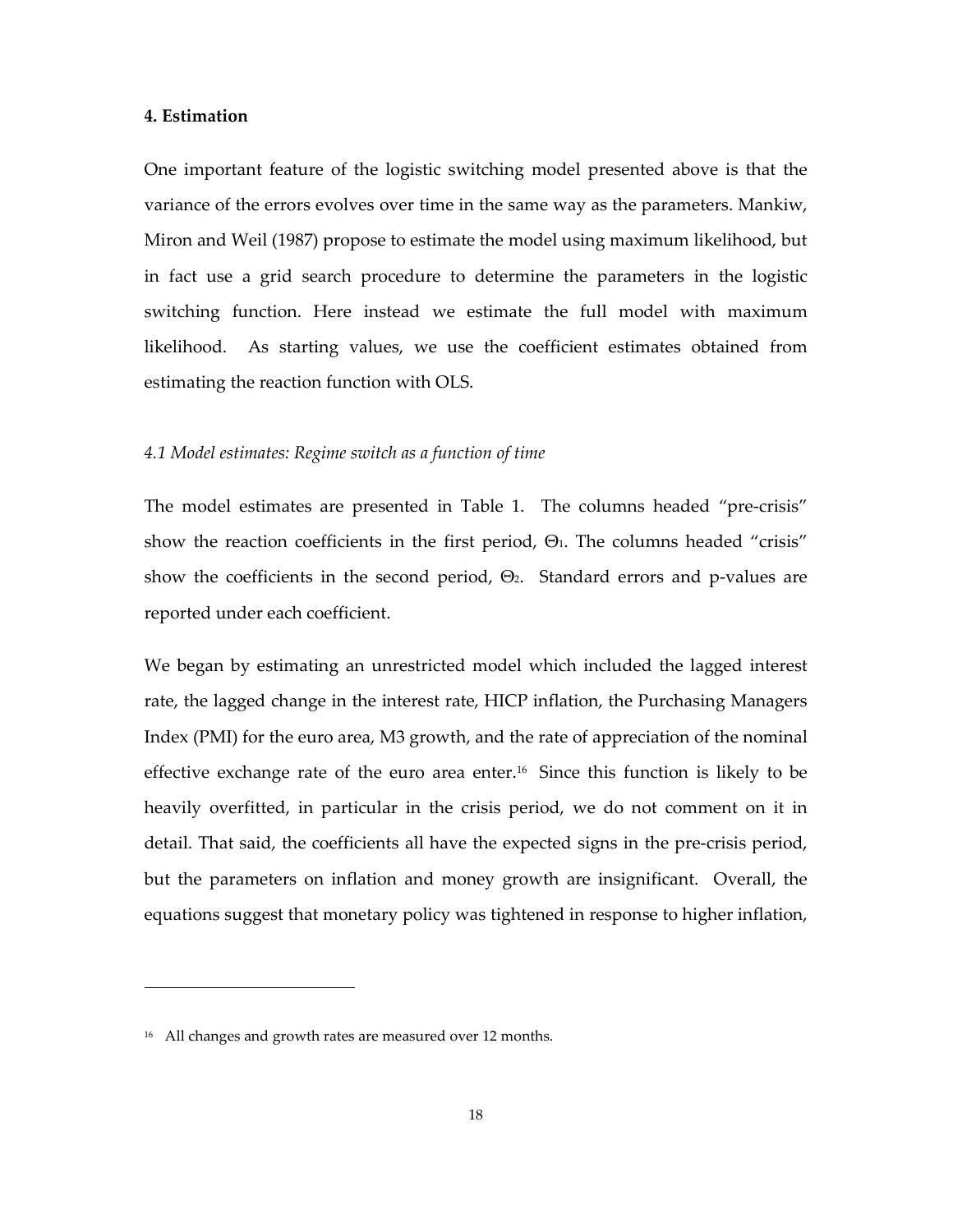faster M3 growth, higher economic activity and a depreciation of the nominal effective exchange rate. The model locates the switch date as November 2008, but cannot identify the speed with any precision. For the second period, the reactions to economic variables are highly insignificant.

We then explored suitable restrictions of the model. Based on the p-values reported for second period coefficients in the restricted case, a natural candidate was to drop in the second period all variables bar the constant and the lagged interest rate. This choice was supported a likelihood ratio test of the implied restrictions.<sup>17</sup>

However, given the wide standard errors in the unrestricted model, it is possible that quite a range of alternative restrictions could also be accepted. For that reason, we also estimated an alternative where all coefficients bar that on the lagged interest rate were equal to the first period values (see appendix, Table A1 for details). However, the value of likelihood function then falls and the posterior odds ratio of such an alternative model is 0.013. That means that the model with the zero reactions is around 60 times more likely to be the correct one than the one with no change in reactions. We view this as evidence in favour of the first model.

Given the debate about the importance of the monetary pillar of ECB's strategy, we also estimated variants of the reaction function which replace inflation with money growth, and which include both inflation and money growth (see appendix for results). These yielded very similar reaction coefficients and estimates of the switch date and speed, suggesting that our headline results are robust to the inclusion of

<sup>&</sup>lt;sup>17</sup> A chi square test yields  $\chi$ 2(6) = 8.947 (p = 0.177) so the restrictions are accepted.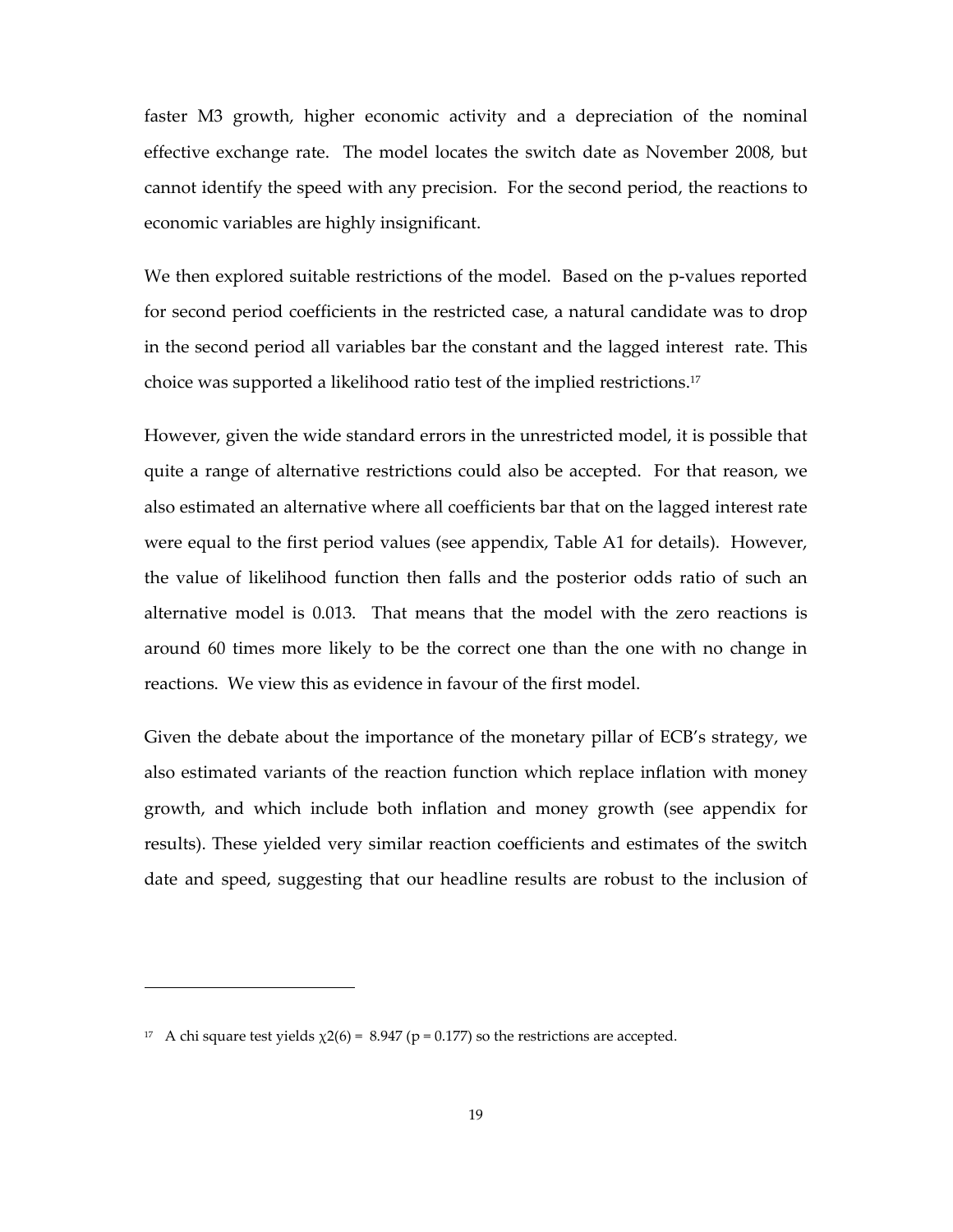money. However, posterior odds ratio tests suggested using inflation rather than money growth, and hence we omit this variable from our preferred specification.

Our preferred specification is presented on the right hand side of Table 1. In the precrisis period, the results are as follows. The lagged interest rate is significant with a coefficient of 0.979 which indicates quite a high degree of gradualism in rate setting behaviour. The lagged change in the interest rate is also significant, with a negative sign which is consistent with the finding of Gerlach (2007): ceteris paribus, the ECB is less likely to cut (raise) rates if it did so in the previous month. The coefficient on inflation is positive and strongly significant.18 The PMI also enters with a positive and highly significant coefficient, which is consistent with the findings elsewhere in the literature that the ECB pays considerable attention to measures of capacity utilisation as predictors of future inflation. Lastly, there is a significant response to the change in the nominal exchange rate, suggesting the ECB reacts to inflationary pressures generated via the exchange rate channel.

The switching date is estimated to have occurred at a trend value of 225.6 (the trend takes the value 225 in October and 226 in November 2008) and the speed parameter implies that the middle 75% of the transition took four months. Since the weight attached to the two regimes is a non-linear transformation of  $\kappa$  and  $\lambda$ , it is not easy to see directly how uncertainty about these parameters translates in uncertainty about the weight function. To explore this issue, we compute a confidence band for  $\omega$  using simulations. To do so, we take 10,000 draws from the joint distribution of  $\lambda$  and  $\kappa$ and compute the weights implied by each pair. Figure 5 shows the median of the

<sup>&</sup>lt;sup>18</sup> The long run parameter implied by the coefficients on inflation and the lagged interest rate change is 2.5. This comfortably fulfils the criterion for expectational stability which requires that the long run response to a rise inflation is greater than one.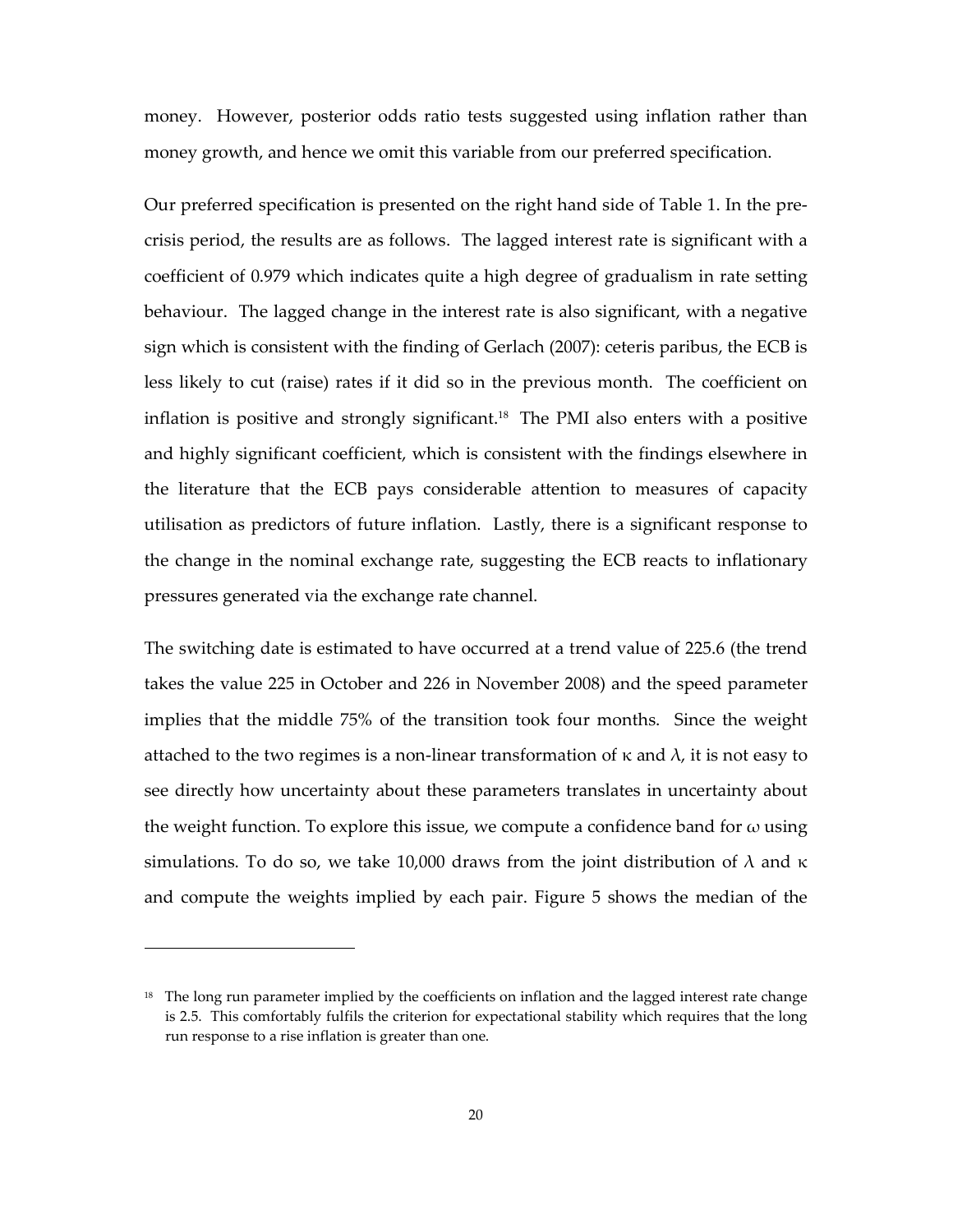distribution together with a 95% confidence band and indicates that the transition took place in the aftermath of the collapse in Lehman Brothers, that is, more than a year after the turbulence in the interbank market in August 2007 which constituted the first sign of the crisis.

To further explore how plausible our estimates for the smooth transition model are, we also estimated two alternative versions. The first of these is a single regime model (which thus assumes that  $\omega_t = 0$ ), and the second model allows for a discrete break in October 2008 (so that  $\kappa \rightarrow \infty$ ). In both cases, likelihood ratio tests strongly reject the restrictions implied (see appendix A2 for details). These results imply that there was a structural break and that it was gradual.

One feature of our preferred model is that in the second, "crisis", regime the interest rate depends solely on its lagged value, a constant and the shock, that is, a first-order auto-regressive model. The fact that the interest rate fluctuates is not surprising since we use a market rate.

The coefficient estimates point to a clear change in the ECB's reaction to economic variables, but they do not tell us directly by how much the interest rate implied by the two reaction functions differs. To better understand the magnitude of the difference in interest rates between regimes, we compare dynamic forecasts from our smooth transition model, with those obtained from a single regime model.

We obtain these forecasts using simulation methods. We draw 10,000 realisations of the estimated parameters and use these to make dynamic forecasts of the path of the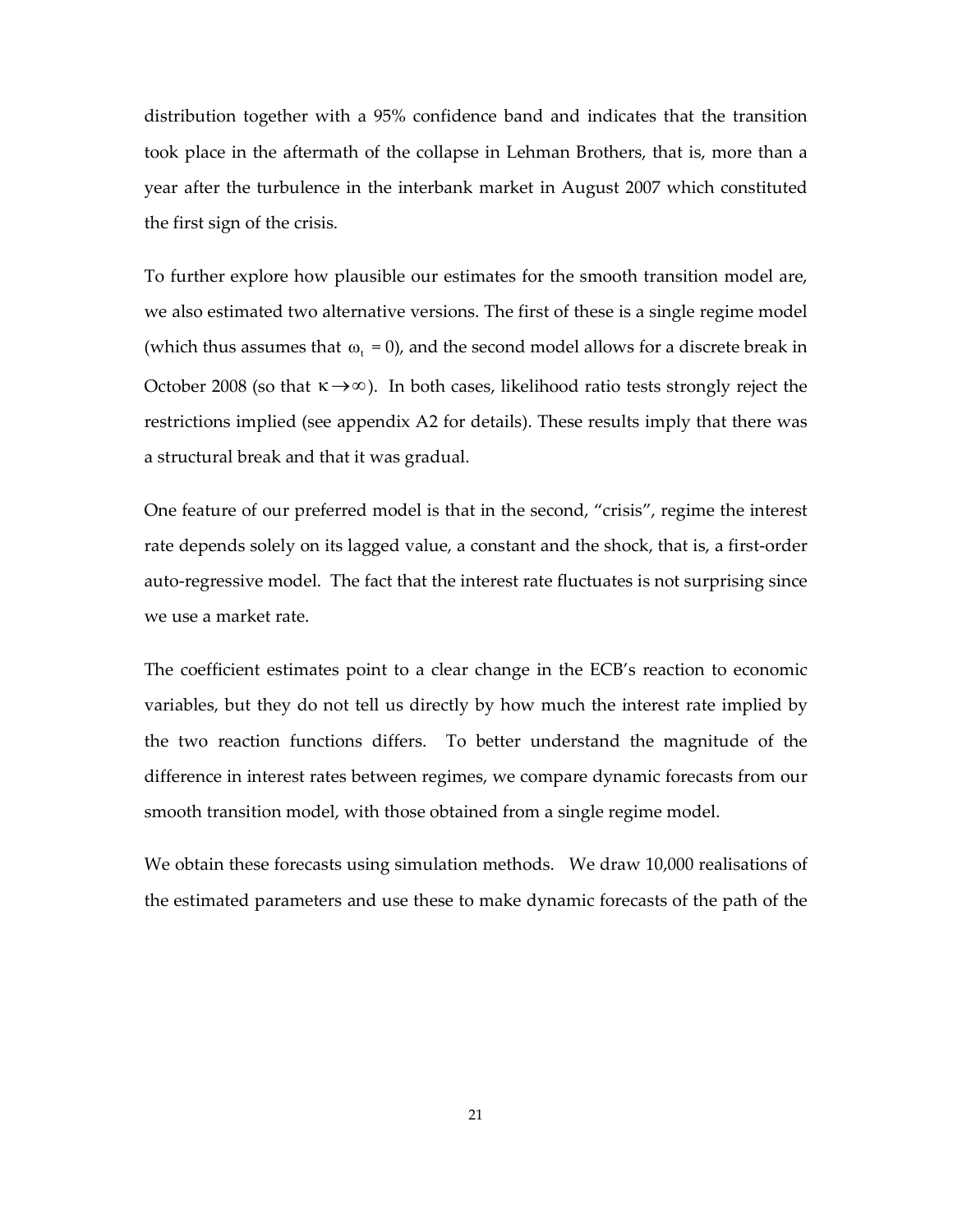interest rate.19 The point forecast is obtained by taking median value for the interest rate, and a 95% confidence interval around this is obtained by dropping the upper and lower 2.5% of realisations. The results for our preferred specification are shown in Figure 6.

Several features stand out. First, immediately after the outbreak of tension in euro area money markets in August 2007, the overnight interest rate was somewhat lower than one would have predicted. This presumably reflects the massive liquidityenhancing operations undertaken by the ECB. Second, while the interest rate subsequently remained in the forecast interval, it rose towards the top of the interval after the collapse of Lehman Brothers in September 2008. Both the actual and predicted value of the overnight rate fell rapidly to a low level. Throughout the period, the actual rate remains within the 95% confidence interval.

Figure 7 shows the dynamic forecasts for the alternative case if there had been no change in reaction function, which we think of as our estimate of what interest rates would have been if the ECB had not been concerned by the risk of hitting the ZLB.<sup>20</sup> We emphasise that in constructing these forecasts, we assume that the reaction function for the pre-crisis period is valid also for values of the regressors that are quite different from those that prevailed in the estimation period. Whilst these forecasts imply a lowering of interest rates in response to worsening macroeconomic conditions, the predicted fall in interest rates is much more gradual and the vertical

<sup>&</sup>lt;sup>19</sup> To ensure that the non-negativity constraint on interest rates is respected, if the predicted level of the interest is negative, we set it to zero. Repeating the exercise without the non-negativity constraint on forecast errors does not significantly change the results in this, or other dynamic forecasts considered here.

<sup>&</sup>lt;sup>20</sup> Thus, in constructing these forecasts we use the actual value of all the regressors, except past values of the interest rate, for which we use forecasted values.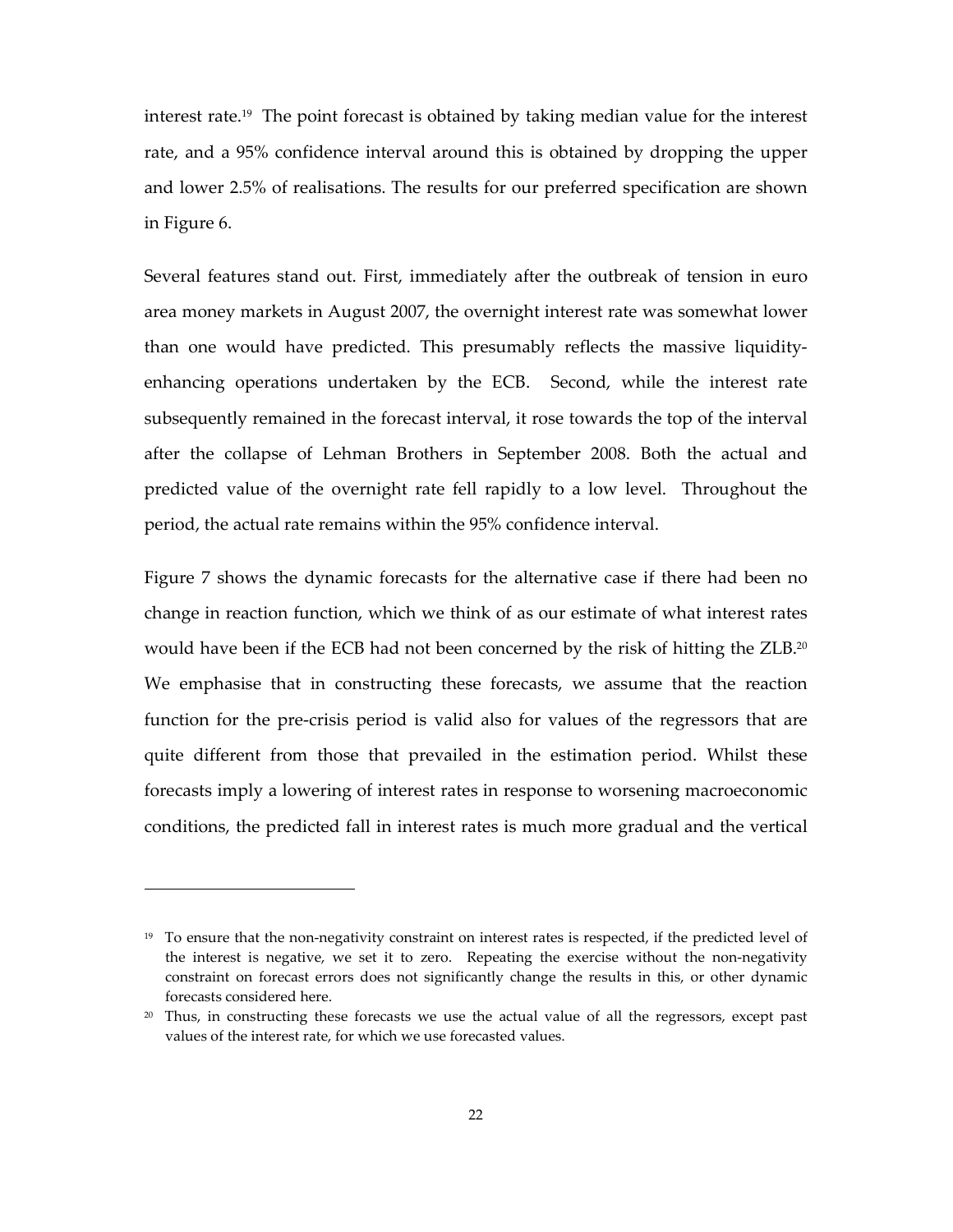difference between the forecast and actual interest rate is substantial. For instance, in early 2009 the interest rate predicted under the assumption of no change in regime was roughly 200 basis points above the actual rate. Moreover, for most of the period since the collapse of Lehman brothers, the actual rate lay (well) outside the 95% confidence interval, indicating a both statistically and economically significant discrepancy between the two.

These dynamic forecasts suggest that the change in the ECB's reaction function after Lehmann brothers led to significantly lower interest rates than its "old" reaction function would have suggested. The ECB's rate setting strategy appears to have been consistent with the theoretical literature on the ZLB, as rates have been cut more aggressively when the possibility of the ZLB looms into view. By the same token, these results seem incompatible with the hypothesis that the ECB exhibited greater caution in rate cutting in order to "keep its gun powder dry."

Overall, our estimates of the timing of the shift accord well with real-time perceptions of the fall-out from the crisis. During the first year of the crisis, i.e. from August 2007 to August 2008, many commentators argued that the ramifications of the crisis for the real economy would be relatively small. In this period therefore, one would not expect to see ZLB considerations play a significant role and hence would expect no departure from the regular reaction function. Following the collapse of Lehman Brothers, however, there was a steady deterioration in the outlook over the autumn in 2008 and into early 2009. This led to increased attention to the problem of the ZLB binding in the future, and hence to a change in the monetary policy reaction function.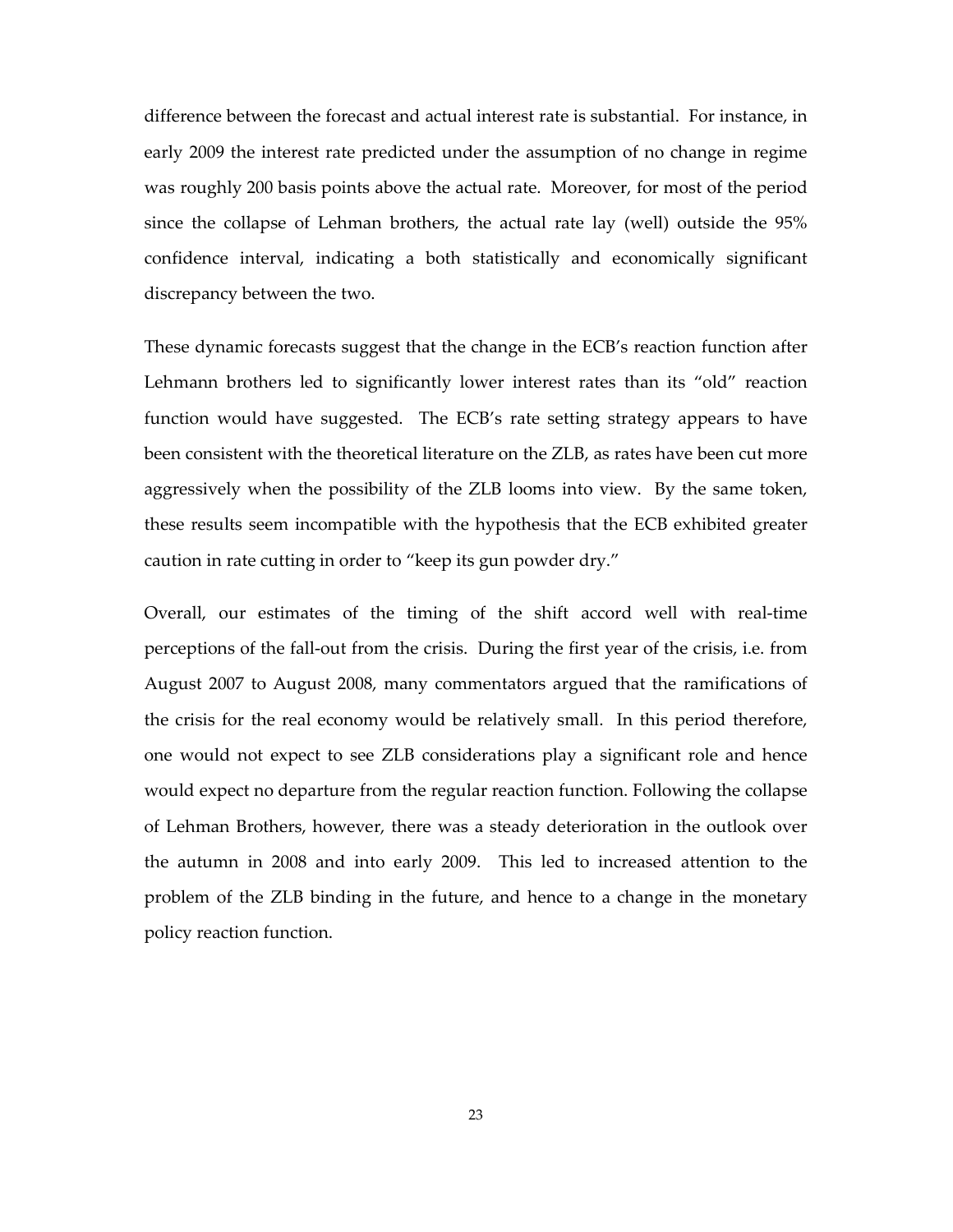## *4.2 Model estimates: Regime switch as a function of real GDP growth*

So far we have assumed that the weights attached to the reaction functions in the pre-crisis and the crisis periods evolve as a function of time. While our estimates indicate when and how fast the change occurred, they provide no explanation for why the change occurred. As noted earlier, it appears eminently plausible that the shift in the reaction function was triggered by the sharp weakening of the real economy following the collapse of Lehman Brothers in September 2008. Therefore, we now refine the model by making the switch a function of economic activity rather than time. One candidate measure of economic activity is the PMI but, as already discussed, it recovered very rapidly after the crisis while the ECB maintained interest rates at a low level. We therefore instead use GDP growth over twelve months as proxy for whatever considerations may have led the ECB to worry about the risk that the ZLB would be reached.<sup>21</sup> Denoting real GDP growth with g our weighting function becomes:

(8) 
$$
\omega_{t} = L(\kappa, g_{t}, \overline{g}) \equiv \frac{\exp(\kappa(g_{t} - \overline{g}))}{1 + \exp(\kappa(g_{t} - \overline{g}))}
$$

where  $\bar{g}$  denotes the switching point.

 $\overline{a}$ 

The resulting estimates are shown in Table 2. We began with an unrestricted model. As before, this is likely to be heavily overfitted, so we do not comment in detail on its results. For the pre-crisis period, the reaction coefficients are very similar to those presented in the models in Table 1. Moreover, the post-crisis reaction to all variables

<sup>&</sup>lt;sup>21</sup> Of course, real GDP is not available on a monthly basis so we interpolated the quarterly data. In future work we will consider observed monthly time series that can account for the shift in the reaction function.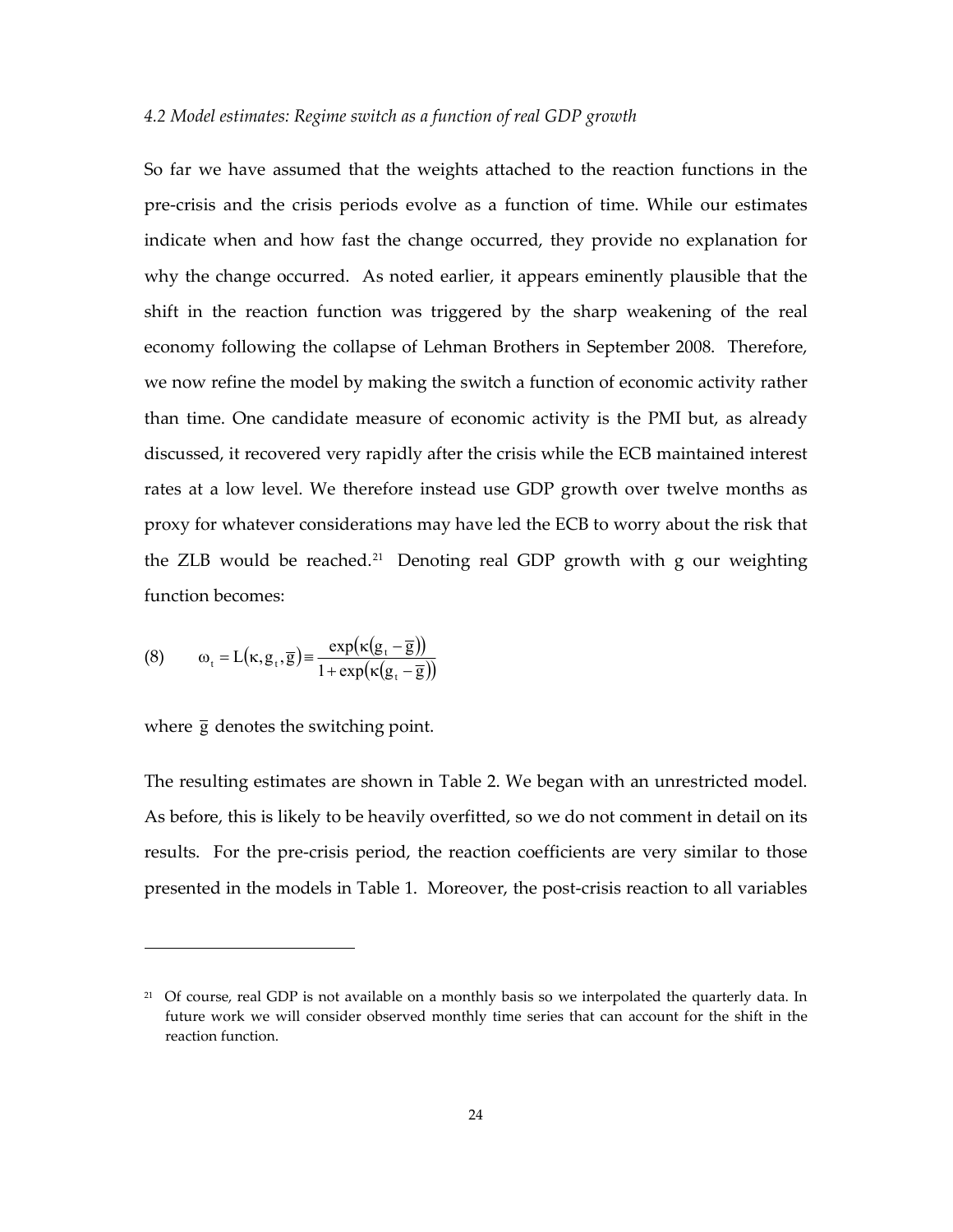(bar the lagged interest rate), is highly insignificant. That again argues in favour of a similar restricted form to that presented in Table 1.

The restriction that the second period reaction to all variables bar the lagged interest is zero is comfortably accepted. Therefore we once again model interest rate setting in the second period as a function of a constant and the lagged rate. The coefficients of both are very close to those in our restricted model in Table 1. The switching point is estimated to have occurred at an annual growth rate of real GDP of -1.4%.

In the pre-crisis period, the responses of the interest rate to economic variables are also similar to those estimated earlier: there is a significant positive reaction to the PMI, and a strong positive reaction to inflation. Policy also appears to tighten when the nominal exchange rate depreciates.

The implied dynamics of the switch are best seen by graphing the implied transition function over time, along with a confidence band which we compute in the same way as earlier. As Figure 7 shows, the timing and speed of the switch look similar to those estimated when the switch is a function of time, but are naturally somewhat less precise since the shift must now match the behaviour of real GDP growth. Importantly, the estimates suggest a rapid, but not instant, shift in the autumn of 2008.

Dynamic forecasts of the interest rate assuming a shift in the reaction function are provided in Figure 9, and assuming no shift in Figure 10. These bands are slightly wider than those reported in Figures 5 and 6, but otherwise tell a very similar storyi.e. that the actual rate lies well outside the 95% confidence interval of the single regime model, but matches up closely with the median forecast of the smooth transition model.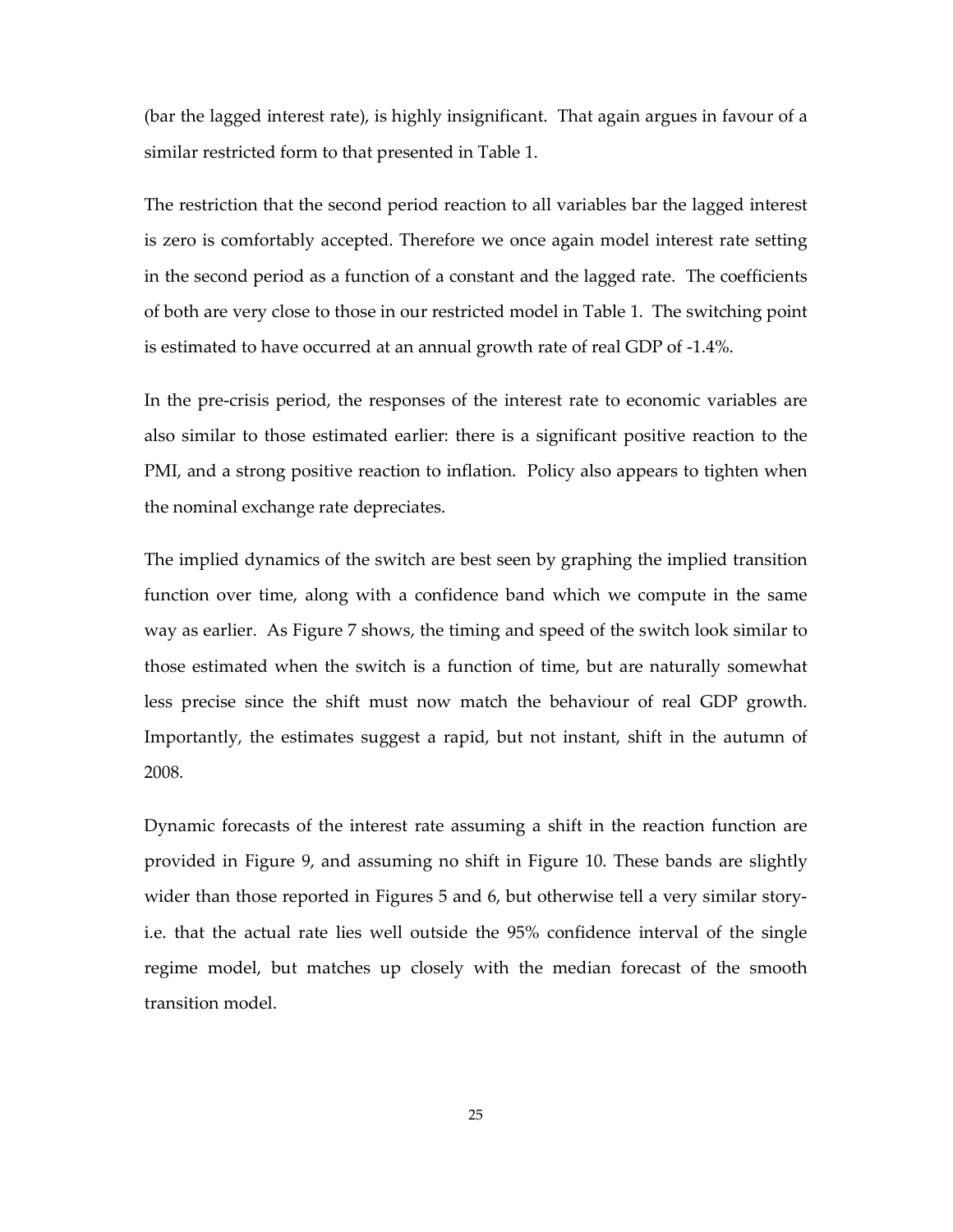## **5. Concluding Remarks**

In this paper we have studied the ECB's interest rate setting behaviour during the financial turmoil of 2007-2009. We draw several conclusions.

The estimates indicate that following the rapid worsening of real economic activity in the fall of 2008, a reaction function that captures the ECB's interest rate setting before the crisis erupted starts to overpredict the overnight rate considerably. By contrast, a model that allows the reaction function to shift provides quite accurate dynamic forecasts of the interest rate. Using GDP growth rather than time as a variable to explain the switch produced similar results on the timing, speed and nature of the regime switch.

These findings are compatible with the theoretical literature on optimal monetary policy in the presence of the ZLB, which suggests that the central bank should cut more aggressively than its regular reaction function would suggest if it can foresee the ZLB binding in the future. Equally, they clearly reject the hypothesis that rate cutting has been more cautious in the vicinity of the zero bound. That said, these results could also have been generated by a stable but non-linear reaction function.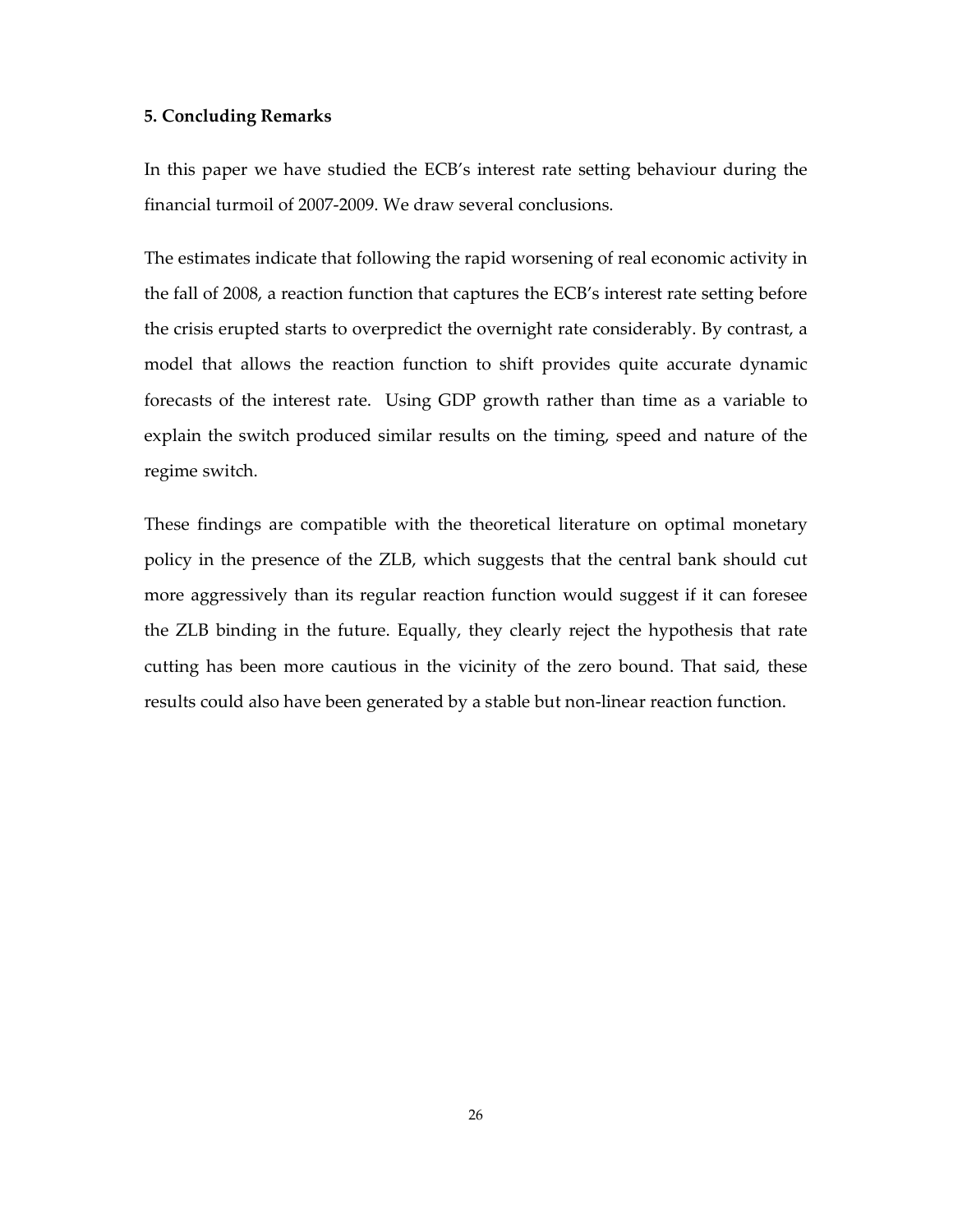## **References**

Adam, K., and R. Billi. (2006), "Optimal Monetary Policy under Commitment with a Zero Bound on Nominal Interest Rates", Journal of Money, Credit and Banking, 38(7), 1877-1905.

Assenmacher-Wesche, K. (2006), "Estimating Central Banks' Preferences from a Time-Varying Empirical Reaction Function," European Economic Review 50, 1951- 1974.

Bini Smaghi, L. (2008), "Careful with the ´d´ words!", speech given in the European Colloquia Series, Venice, 25 November.

Carstensen, K. (2006) "Estimating the ECB Reaction Function", German Economic Review, 7:2, 1-34.

Coenen, G. and V. Wieland (2003), "The zero-interest-rate bound and the role of the exchange rate for monetary policy in Japan," Journal of Monetary Economics 50, 1071-1101.

Coenen, G. and V. Wieland (2004), "Exchange rate policy and the zero bound on nominal interest rates," American Economic Review: Papers and Proceeding 94, 80- 84.

Coenen, G., Levin, A., and V. Wieland (2005), "Data uncertainty and the role of money as an information variable for monetary policy, European Economic Review 49:4, 975-1006.

Fisher, I. (1896) "Appreciation and Interest," McMillan, New York.

Gerdesmeier, D. and Roffia, B. (2003) "Empirical Estimates of Reaction Functions for the Euro Area", ECB Working Paper No. 206.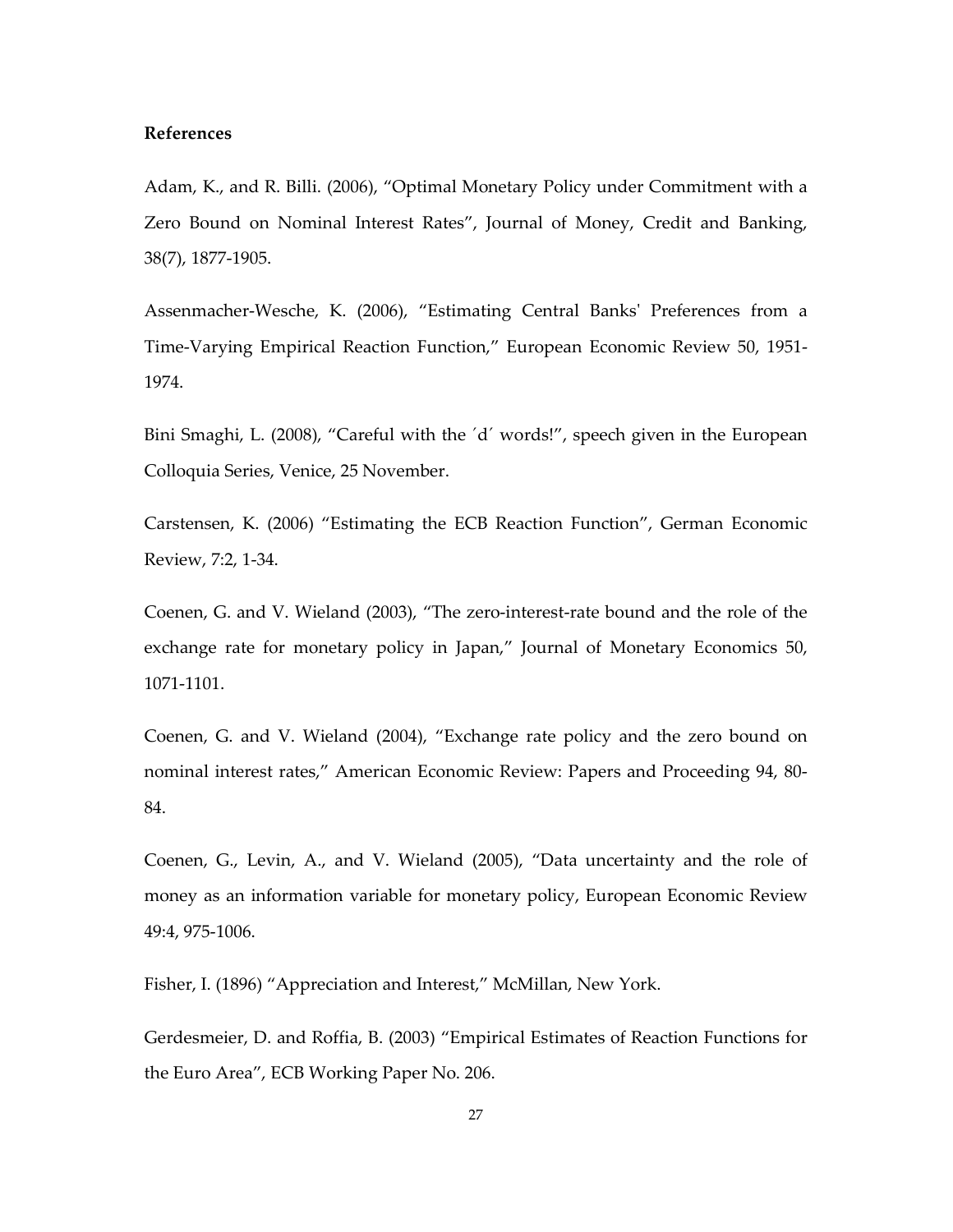Gerdesmeier, D., and B. Roffia (2004), "Taylor rules for the euro area: the issue of real-time data," Economic Studies, 37, Deutsche Bundesbank, Research Centre.

Gerlach, S. (2007), "Interest Rate Setting by the ECB, 199-2006: Words and Deeds", International Journal of Central Banking, 3, 1-45.

Gerlach, S. and G. Schnabel (2000), "The Taylor rule and interest rates in the EMU area" Economics Letters, 67(2), 165-171.

Gerlach, S, A. Giovannini, C. Tille, and J. Viñals (2009), Are the Golden Years of Central Banking Over? The Crisis and the Challenges. Geneva Reports on the World Economy 10, ICMB and CEPR.

Gerlach-Kristen, P. (2003) "Interest rate reaction functions and the Taylor rule in the euro area." ECB Working Paper 258.

Gorter, J., J. Jacobs and J. de Haan (2008), "Taylor Rules for the ECB using Expectations Data," Scandinavian Journal of Economics, vol. 110(3) 473-488.

Gorter, J., J. Jacobs and J. de Haan (2009), "Negative Rates for the Euro Area", Central Banking, 20:2, 61-66.

Judd, J. and G. Rudebusch (1998), "Taylor's Rule and the Fed: 1970-1997", Federal Reserve Bank of San Francisco Economic Review, No. 3. 3-16

Keynes, J. (1936), "The General Theory of Employment, Interest and Money" Cambridge University Press, Cambridge.

Mankiw, N., J. Miron and D. Weil (1987), "The Adjustment of Expectations to a Change in Regime: A Study of the Founding of the Federal Reserve," American Economic Review, 77(3), 358-374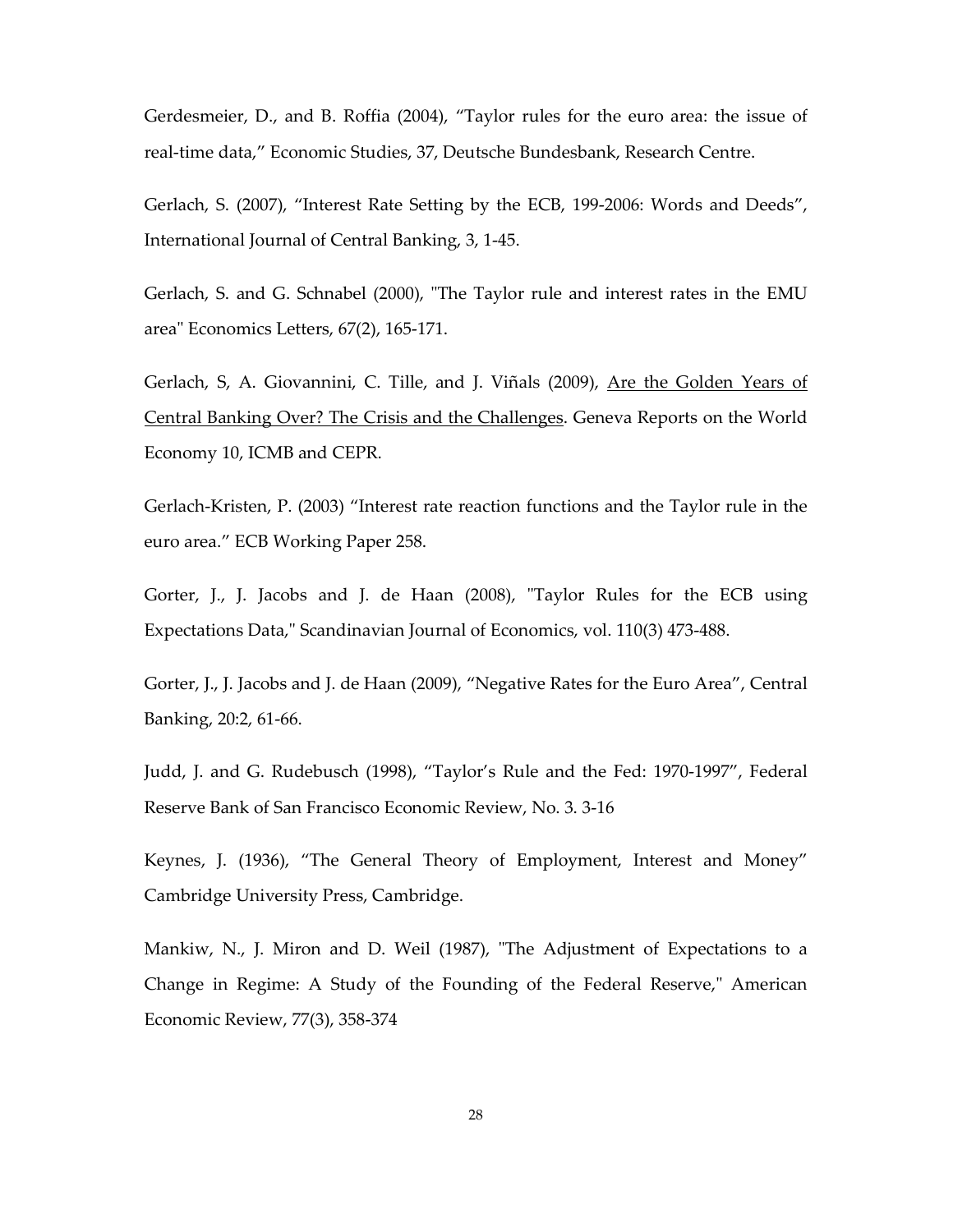Orphanides, A. and V. Wieland (2000), "Efficient Monetary Policy Design Near Price Stability", Journal of the Japanese and International Economies, 14, 327-365.

Orphanides, A. (2009), "The International Financial Turmoil and the Economy", speech given in Limassol, 28 January 2009.

Peersman, G. and F. Smets (1999), "The Taylor Rule: A Useful Monetary Policy Benchmark for the Euro Area?" International Finance, 2, 85-116.

Sauer, S. And J. Sturm (2003), "Using Taylor Rules to Understand ECB Monetary Policy," CESifo Working Paper Series CESifo Working Paper No. 1110.

Summers, L. (1991) "How Should Long-Term Monetary Policy Be Determined?" Journal of Money, Credit and Banking 23 (3): 625–31.

Svensson, L. O. E. (1997), "Inflation Forecast Targeting: Implementing and Monitoring Inflation Targets," European Economic Review 41 (1997) 1111-1146.

Svensson, L. O. E. (1997), "The Zero Bound in an Open Economy: A Foolproof Way of Escaping from a Liquidity Trap," Monetary and Economic Studies 19(S-1), February 2001, 277-312.

Reifschneider, D. and Williams, J. (2000) "Three Lessons for Monetary Policy in a Low-Inflation Era", Journal of Money, Credit and Banking 32:4, 936-966.

Ullersma, C. (2002), "The zero bound on nominal interest rates and monetary policy effectiveness: a survey", De Economist, 150 (3), 273-297.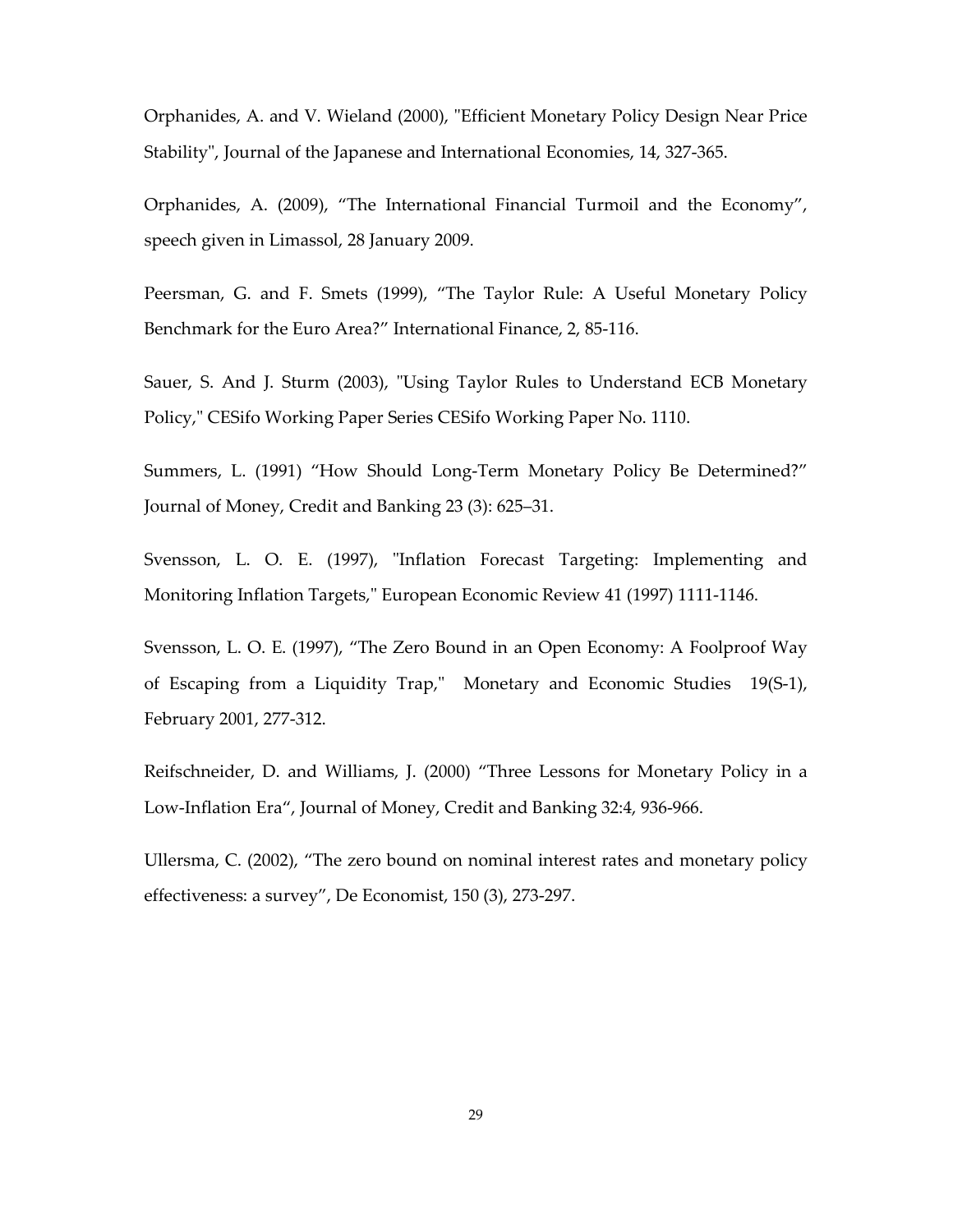**Figure 1: Actual and hypothetical interest rate** 



**Figure 2: Repo Rate 2007-2009** 

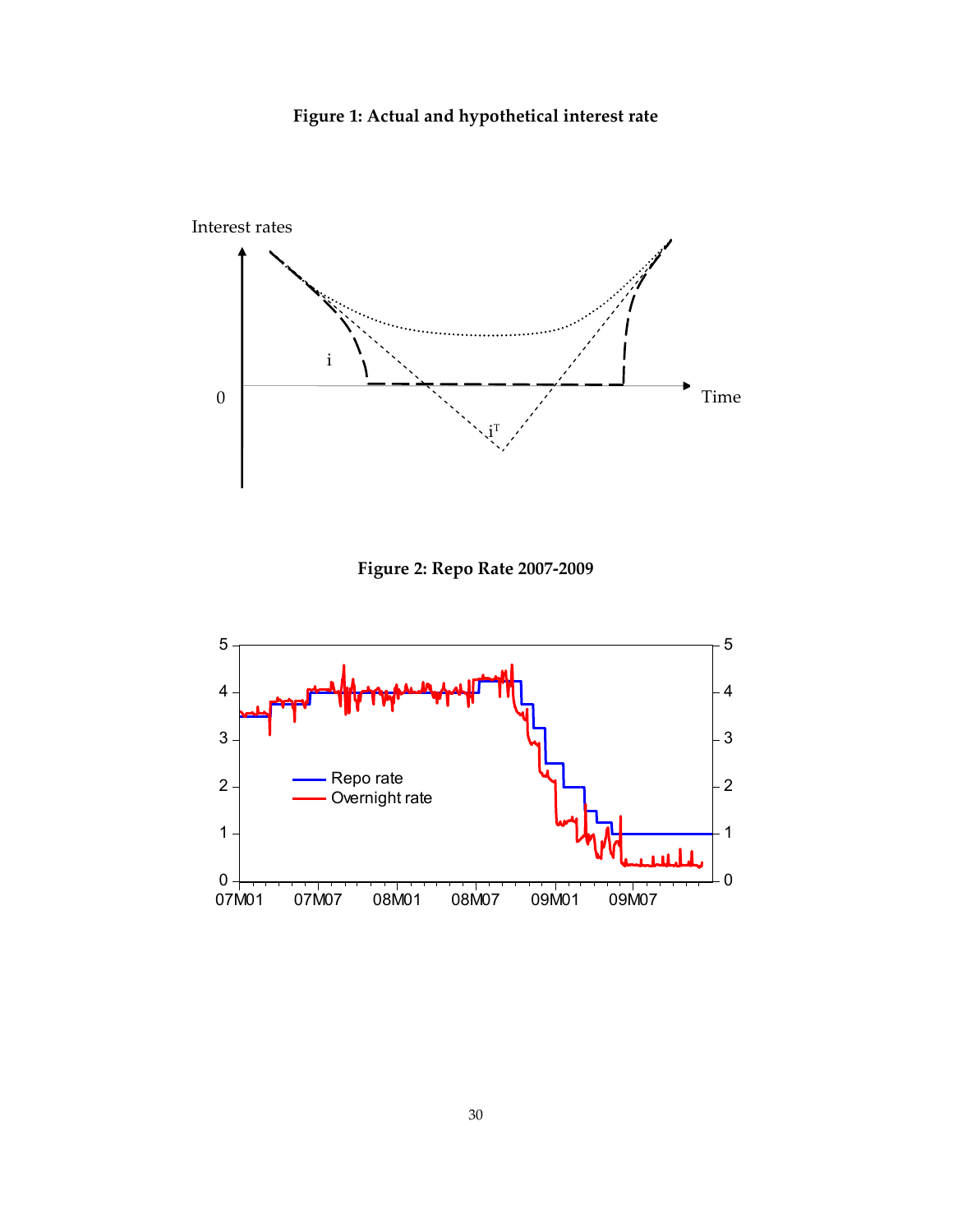**Figure 3: Inflation** 

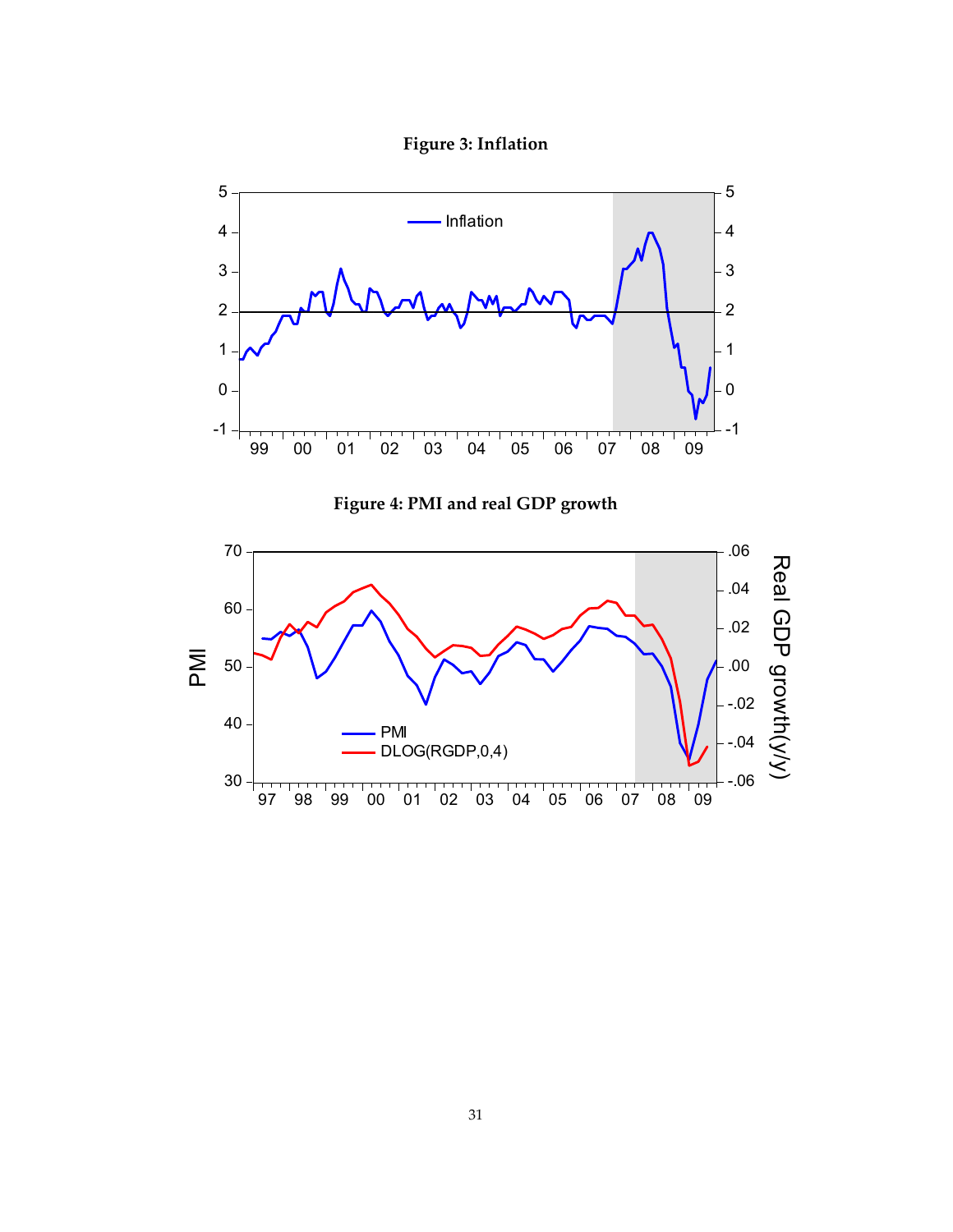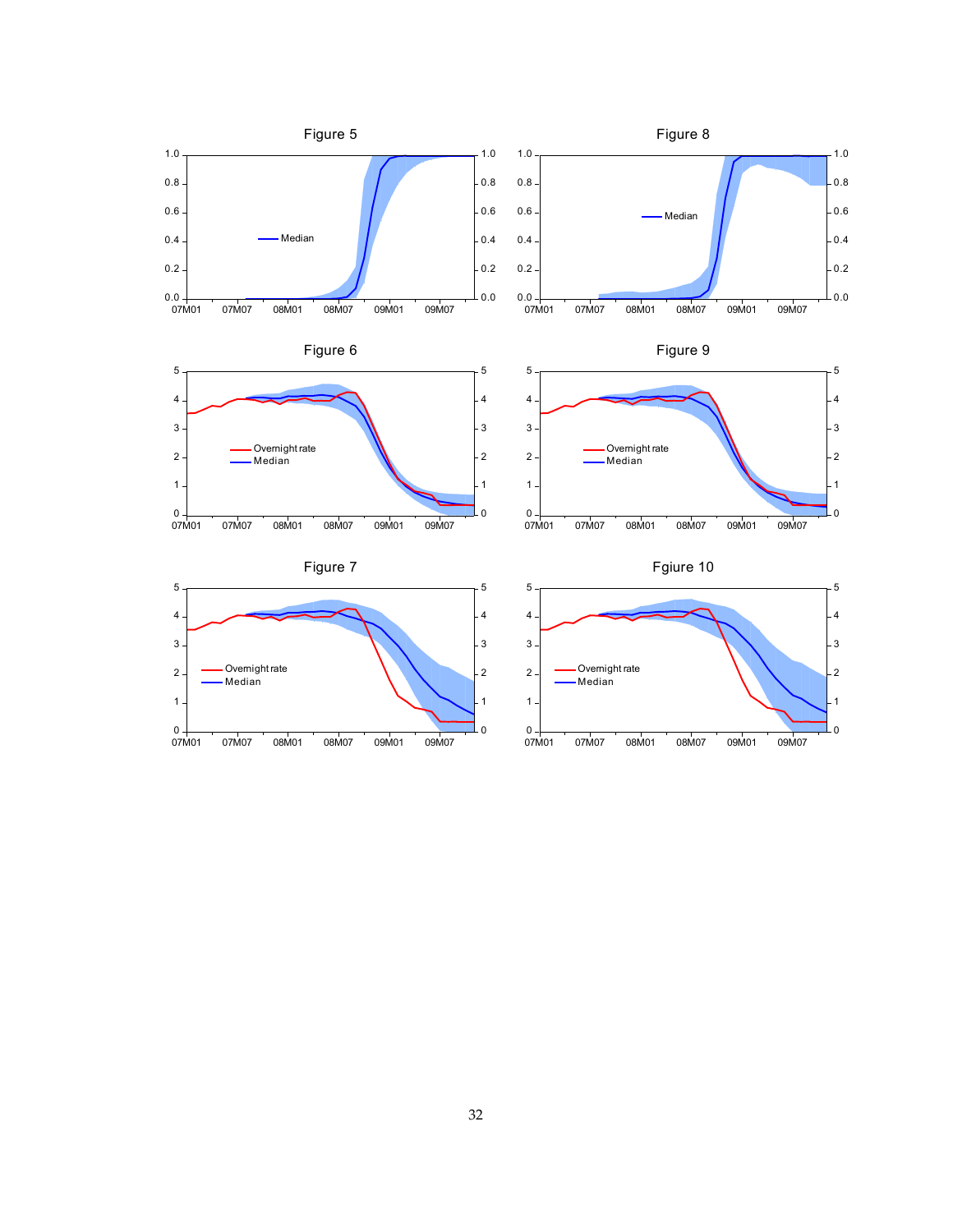|                            |             | <b>Unrestricted</b> model | <b>Restricted model</b> |                    |  |
|----------------------------|-------------|---------------------------|-------------------------|--------------------|--|
| Regime                     | Pre-crisis  | <b>Post Crisis</b>        | Pre-crisis              | <b>Post Crisis</b> |  |
| Constant                   | $-1.332$    | $-0.054$                  | $-1.398$                | 0.08               |  |
|                            | (0.27) 0.00 | (0.99) 0.00               | (0.26) 0.00             | (0.10) 0.00        |  |
| Lagged interest rate       | 0.980       | 0.570                     | 0.979                   | 0.716              |  |
|                            | (0.01) 0.00 | (0.39) 0.14               | (0.01) 0.00             | (0.06) 0.00        |  |
| Lagged change in           | $-0.283$    | $-0.04$                   | $-0.273$                |                    |  |
| interest rate              | (0.08) 0.00 | (0.03) 0.74               | (0.08) 0.00             |                    |  |
| <b>PMI</b>                 | 0.024       | 0.008                     | 0.026                   |                    |  |
|                            | (0.01) 0.00 | (0.02) 0.67               | (0.00) 0.00             |                    |  |
| Inflation                  | 0.042       | 0.233                     | 0.053                   |                    |  |
|                            | (0.02) 0.03 | (0.30) 0.43               | (0.02) 0.00             |                    |  |
| M3 growth                  | 0.010       | $-0.042$                  |                         |                    |  |
|                            | (0.01) 0.15 | (0.14) 0.75               |                         |                    |  |
| Nom. eff. exchange         | $-0.007$    | $-0.011$                  | $-0.005$                |                    |  |
| rate                       | (0.00) 0.02 | (0.03) 0.74               | (0.00) 0.05             |                    |  |
| <b>Standard deviation</b>  | 0.104       | 0.076                     | 0.106                   | 0.087              |  |
| of error term              | (0.01) 0.00 | (0.03) 0.00               | (0.01) 0.00             | (0.03) 0.00        |  |
| Speed (K)                  |             | 0.738                     | 0.495                   |                    |  |
|                            |             | (0.89) 0.41               | (0.54) 0.00             |                    |  |
| Switching date $(\lambda)$ |             | 225.43                    | 225.64                  |                    |  |
|                            |             | (0.90) 0.00               | (0.54) 0.00             |                    |  |
| Log likelihood             |             | 114.99                    | 111.545                 |                    |  |

## **Table 1: Maximum likelihood estimates (Switch as a function of time) Sample period January 1999 – November 2009**

Notes: Standard errors in parenthesis; p-values in italics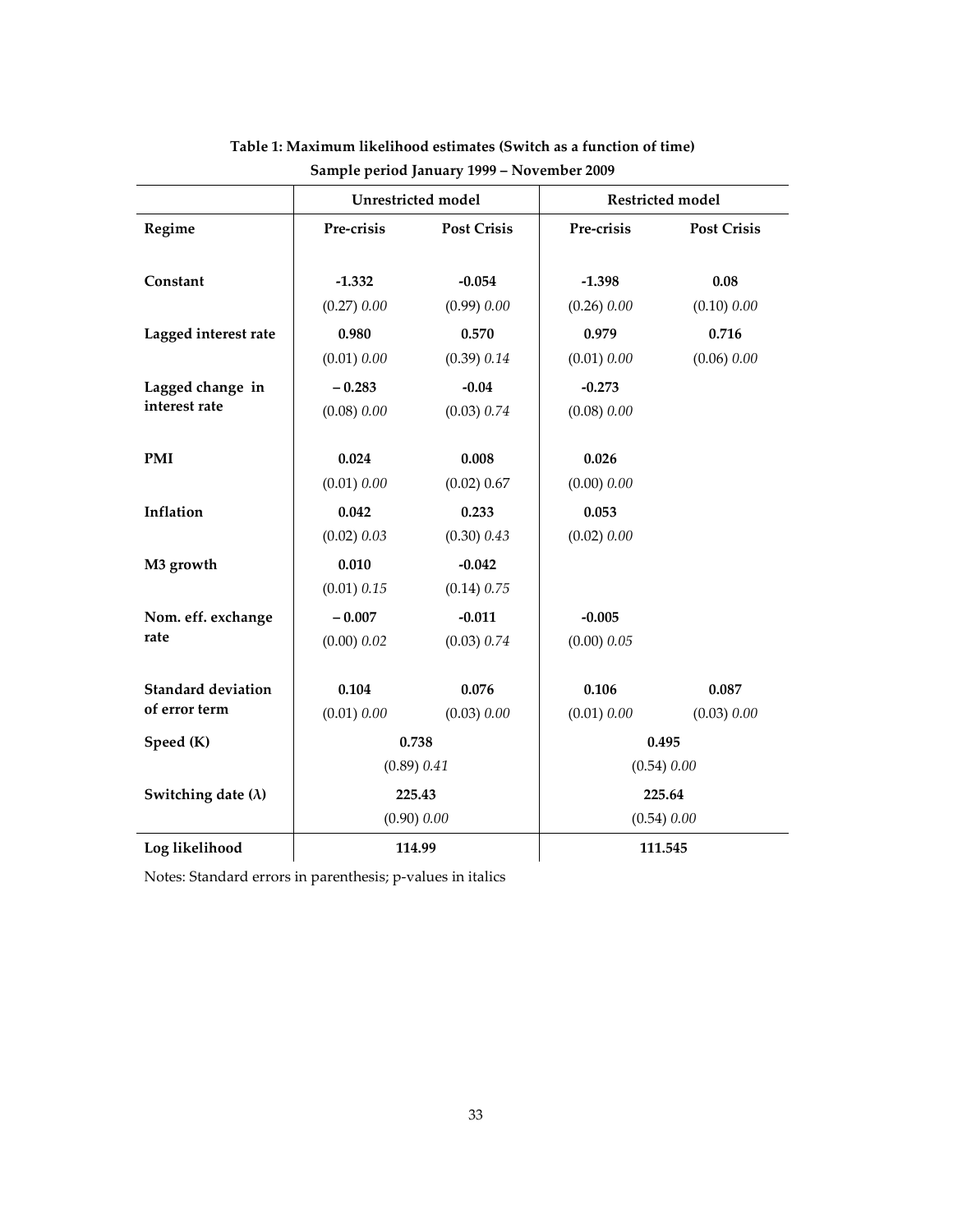|                           |             | Unrestricted model | Restricted model |                    |  |
|---------------------------|-------------|--------------------|------------------|--------------------|--|
| Regime                    | Pre-crisis  | <b>Post Crisis</b> | Pre-crisis       | <b>Post Crisis</b> |  |
| Constant                  | $-1.328$    | 1.22               | $-1.385$         | 0.060              |  |
|                           | (0.27) 0.00 | (3.28) 0.71        | (0.27) 0.00      | (0.11) 0.58        |  |
| Lagged interest rate      | 0.978       | 0.81               | 0.979            | 0.734              |  |
|                           | (0.01) 0.00 | (5.41) 0.00        | (0.01) 0.00      | (0.06) 0.00        |  |
| Lagged change in          | $-0.284$    | $-0.06$            | $-0.275$         |                    |  |
| interest rate             | (0.08) 0.00 | (9.49) 0.99        | (0.07) 0.00      |                    |  |
| <b>PMI</b>                | 0.024       | $-0.006$           | 0.026            |                    |  |
|                           | (0.00) 0.00 | (0.48) 0.99        | (0.00) 0.00      |                    |  |
| Inflation                 | 0.042       | 0.010              | 0.052            |                    |  |
|                           | (0.02) 0.02 | (5.01) 0.99        | (0.02) 0.00      |                    |  |
|                           |             |                    |                  |                    |  |
| M3 growth                 | 0.009       | $-0.014$           |                  |                    |  |
|                           | (0.01) 0.15 | $(-0.01) 0.98$     |                  |                    |  |
| Nom. eff. exchange        | $-0.007$    | $-0.06$            | $-0.005$         |                    |  |
| rate                      | (0.00) 0.02 | (9.50) 0.87        | (0.00) 0.00      |                    |  |
|                           |             |                    |                  |                    |  |
| <b>Standard deviation</b> | 0.104       | 0.084              | 0.106            | 0.097              |  |
| of error term             | (0.01) 0.00 | (0.04) 0.04        | (0.01) 0.00      | (0.05) 0.03        |  |
| Speed (G)                 | 6.235       |                    | 5.402            |                    |  |
|                           | (3.39) 0.06 |                    | (0.56) 0.00      |                    |  |
| Switching level of        |             | $-0.014$           | $-0.014$         |                    |  |
| GDP growth $(\mu)$        |             | (0.02) 0.66        | (0.03) 0.00      |                    |  |
| Log likelihood            |             | 111.27             | 107.96           |                    |  |

**Table 2: Maximum likelihood estimates (Switch as a function of GDP growth) Sample period January 1999 – November 2009**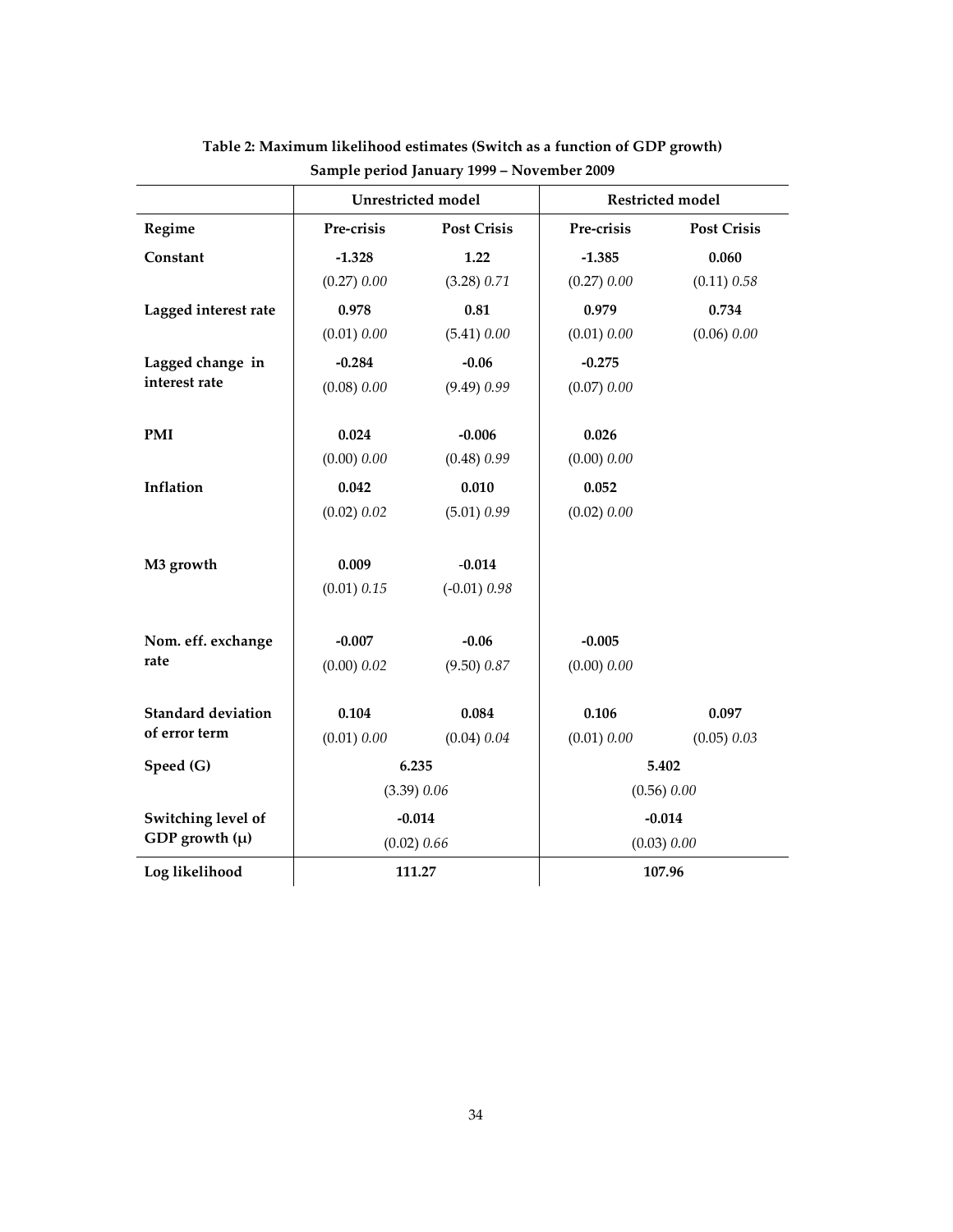# **Appendix: Additional Empirical Results**

|                                | I. Benchmark Model<br>(Restricted Model of<br>table 1) |        | II. Replace inflation<br>with money growth |        | III. Include both<br>inflation and money<br>growth |        |
|--------------------------------|--------------------------------------------------------|--------|--------------------------------------------|--------|----------------------------------------------------|--------|
| Regime                         | Pre-crisis                                             | Post   | Pre-crisis                                 | Post   | Pre-crisis                                         | Post   |
|                                |                                                        | Crisis |                                            | Crisis |                                                    | Crisis |
| Constant                       | $-1.398$                                               | 0.082  | $-1.160$                                   | 0.082  | $-1.29$                                            |        |
|                                | 0.00                                                   | 0.42   | 0.00                                       | 0.42   | 0.00                                               |        |
| Lagged int rate                | 0.979                                                  | 0.716  | 0.985                                      | 0.716  | 0.98                                               |        |
|                                | 0.00                                                   | 0.00   | 0.00                                       | 0.00   | 0.00                                               |        |
| Lagged change in               | $-0.273$                                               |        | $-0.256$                                   |        | $-0.278$                                           |        |
| interest rate                  | 0.00                                                   |        | 0.00                                       |        | $0.00\,$                                           |        |
| Inflation                      | 0.053                                                  |        |                                            |        | 0.031                                              |        |
|                                | 0.00                                                   |        |                                            |        | 0.10                                               |        |
| <b>Money Growth</b>            |                                                        |        | 0.013                                      |        | 0.010                                              |        |
|                                |                                                        |        | 0.02                                       |        | 0.15                                               |        |
| <b>PMI</b>                     | 0.026                                                  |        | 0.022                                      |        | 0.023                                              |        |
|                                | 0.00                                                   |        | 0.00                                       |        | 0.00                                               |        |
| Nominal effective              | $-0.005$                                               |        | $-0.008$                                   |        | $-0.007$                                           |        |
| exchange rate                  | 0.05                                                   |        | 0.02                                       |        | 0.03                                               |        |
| <b>Standard deviation of</b>   | 0.106                                                  | 0.088  | 0.107                                      | 0.088  | 0.106                                              | 0.088  |
| error term                     | 0.00                                                   | 0.00   | 0.00                                       | 0.00   | 0.00                                               | 0.00   |
| Speed (K)                      | 0.495                                                  |        | 0.560                                      |        | 0.52                                               |        |
|                                | 0.00                                                   |        | 0.29                                       |        | 0.33                                               |        |
| Switching date $(\lambda)$     | 225.64                                                 |        | 225.67                                     |        | 225.64                                             |        |
|                                | 0.00                                                   |        | 0.00                                       |        | 0.00                                               |        |
| Log likelihood                 | 111.55                                                 |        | 110.43                                     |        | 111.73                                             |        |
|                                |                                                        |        |                                            |        |                                                    |        |
| <b>Posterior Odds Ratio vs</b> |                                                        |        | 0.319                                      |        |                                                    |        |
| <b>Benchmark</b>               |                                                        |        |                                            |        |                                                    |        |
| Log Likelihood test of         |                                                        |        |                                            |        | 0.548                                              |        |
| restrictions (p-value)         |                                                        |        |                                            |        |                                                    |        |

**Table A1: Reaction Functions with Monetary Growth** 

Notes: p-values in italics (for space reasons standard errors are not reported). Blank cell indicates a coefficient restricted to zero; coefficient in the middle of a column indicates common coefficient in first and second periods. Likelihood test treats I as restricted form of III